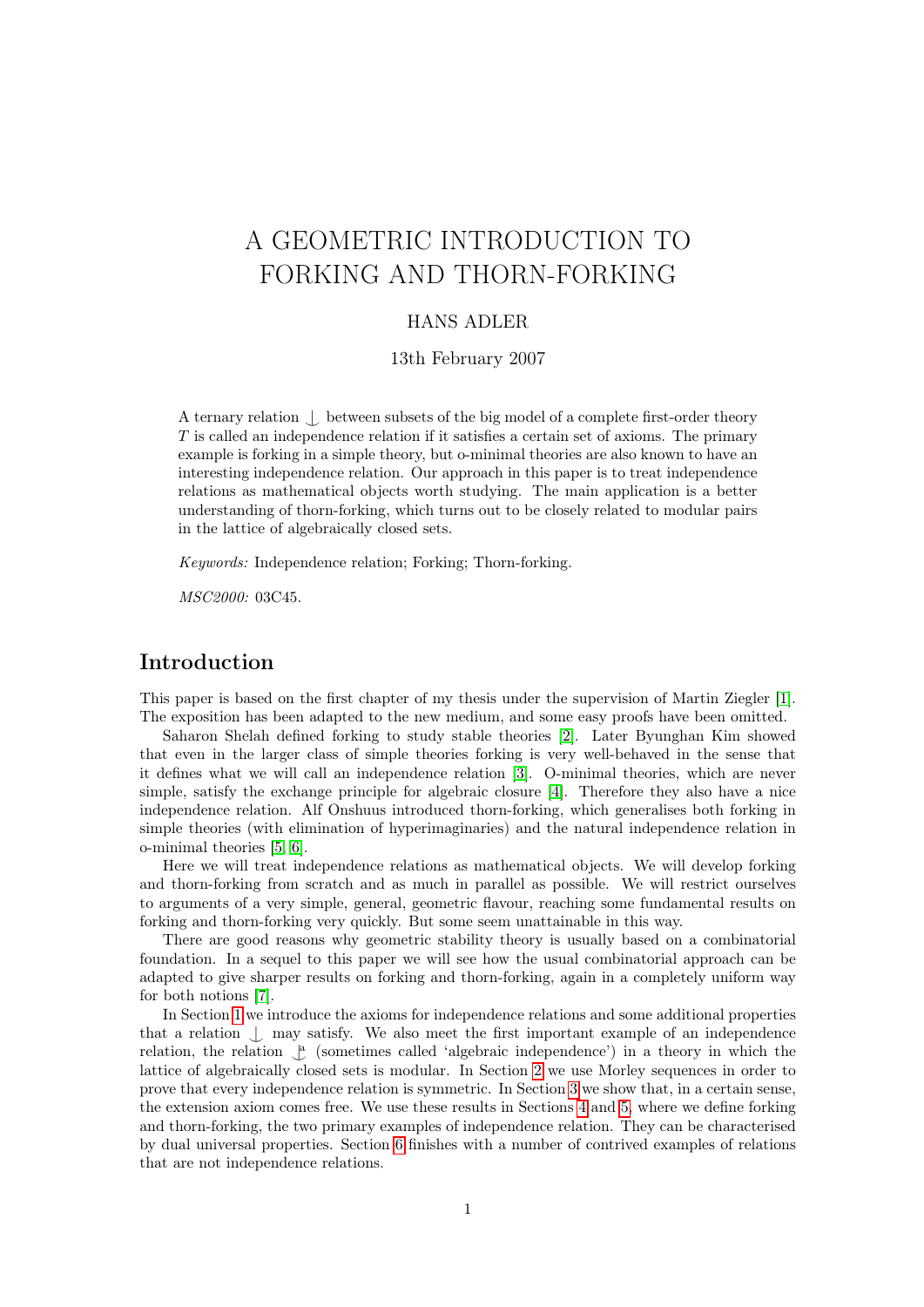We use the standard notations and conventions of stability theory such as working in a big saturated model. Tuples of elements  $(\bar{a}, \bar{b}, \bar{c}, \dots)$  or of variables  $(\bar{x}, \bar{y}, \bar{z}, \dots)$  are allowed to be infinite unless mentioned otherwise. When a formula is written  $\varphi(\bar{x})$  it means that each of its free variables appears in the (possibly infinite) tuple  $\bar{x}$ . S<sup>\*</sup>(B) denotes the class of complete types over B in arbitrarily long sequences of distinct formal variables. AB is short for  $A \cup B$ , and for any tuple  $\bar{a} = (a_0, a_1, \ldots)$  we will abuse notation by writing  $\bar{a}$  for the set  $\{a_0, a_1, \ldots\}$  as well.  $A \equiv_B A'$  means that there is an automorphism of the big model that fixes B pointwise and maps the set A to the set A'.  $\bar{a} \equiv_B \bar{a}'$  means that there is an automorphism fixing B pointwise and mapping the tuple  $\bar{a}$  to the tuple  $\bar{a}'$ .  $(A, B) \equiv_C (A', B')$  means that there is an automorphism fixing C pointwise that maps A to  $A'$  and B to  $B'$ .

# <span id="page-1-0"></span>1 Abstract Independence Relations

We will call a ternary relation  $\int$  between (small) subsets of the big model an *independence* relation if it satisfies the following axioms for independence relations. (invariance)

If  $A \bigcup_{C} B$  and  $(A', B', C') \equiv (A, B, C)$ , then  $A' \bigcup_{C'} B'$ .

(monotonicity)

If  $A \bigcup_C B$ ,  $A' \subseteq A$  and  $B' \subseteq B$ , then  $A' \bigcup_C B'$ .

(base monotonicity)

Suppose  $D \subseteq C \subseteq B$ . If  $A \bigcup_{D} B$ , then  $A \bigcup_{C} B$ .

(transitivity)

Suppose  $D \subseteq C \subseteq B$ . If  $B \bigcup_C A$  and  $C \bigcup_D A$ , then  $B \bigcup_D A$ .

(normality)

 $A \bigcup_C B$  implies  $AC \bigcup_C B$ .

(extension)

If  $A \cup_{C} B$  and  $\hat{B} \supseteq B$ , then there is  $A' \equiv_{BC} A$  such that  $A' \cup_{C} \hat{B}$ .

(finite character)

If  $A_0 \perp_C B$  for all finite  $A_0 \subseteq A$ , then  $A \perp_C B$ .

(local character)

For every A there is a cardinal  $\kappa(A)$  such that for any set B there is a subset  $C \subseteq B$  of cardinality  $|C| < \kappa(A)$  such that  $A \bigcup_C B$ .

By invariance, in the extension axiom it would have been equivalent to require that there is  $\hat{B}' \equiv_{BC} \hat{B}$  such that  $A \perp_C \hat{B}'$ . 'By transitivity' will often refer to the following stronger property.

<span id="page-1-2"></span>**Remark 1.1.** Let  $\perp$  be a relation satisfying monotonicity, transitivity and normality. Then  $B\bigcup_{CD} A$  and  $C\bigcup_{D} A$  together imply  $BC\bigcup_{D} A$ .

*Proof.* If  $B \perp_{CD} A$  and  $C \perp_{D} A$ , then  $BCD \perp_{CD} A$  and  $CD \perp_{D} A$  by normality. Hence we have  $BCD \bigcup_{D} A$  by transitivity, so  $BC \bigcup_{D} A$  by monotonicity.

As a first example, we can take the trivial relation that holds for all triples. We say that a relation  $\bigcup$  is stronger than  $\bigcup$ , and  $\bigcup$  weaker than  $\bigcup$ , if  $A \bigcup_C B$  implies  $A \bigcup$  $C \stackrel{B.}{\cdot}$  So the trivial relation is always the weakest independence relation. In fact, it is too weak to be useful, and so we will say that an independence relation is *strict* if it also satisfies the following condition. (anti-reflexivity)

 $a \nightharpoonup_B a$  implies  $a \in \operatorname{acl} B$ .

The trivial relation is, of course, never strict. We will also be interested in the following additional properties which a relation  $\perp$  may have.

#### (full existence)

For any A, B and C there is  $A' \equiv_C A$  such that  $A' \perp C B$ . (symmetry)

<span id="page-1-1"></span>
$$
A \cup_C B \iff B \cup_C A.
$$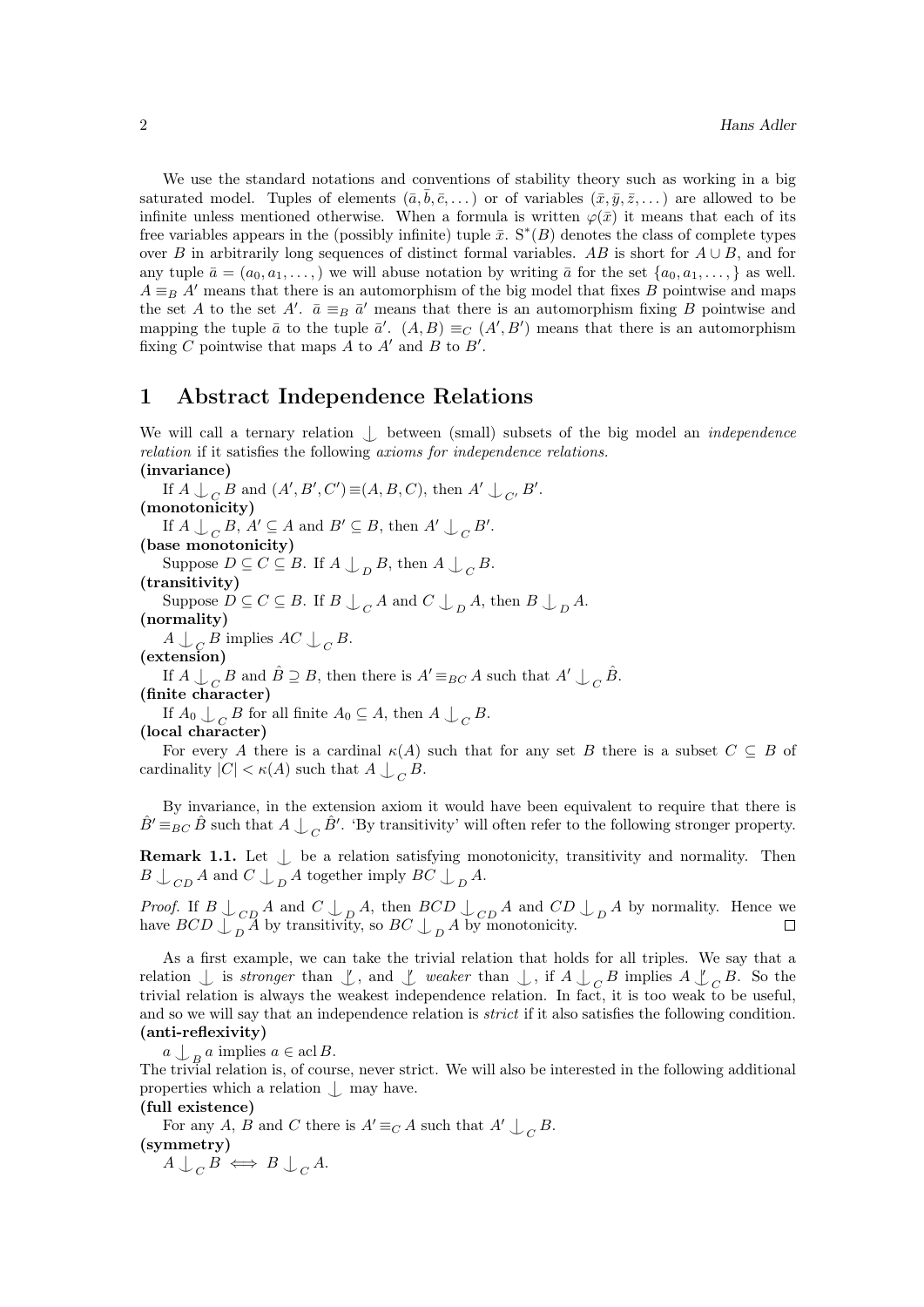Remark 1.2. (1) Any relation that satisfies invariance, extension and symmetry also satisfies normality.

(2) Any relation that satisfies invariance, extension and local character also satisfies full existence.

(3) Any relation that satisfies invariance, monotonicity, transitivity, normality, full existence and symmetry also satisfies extension.

**Remark 1.3.** (1) Suppose the relation  $\bigcup$  satisfies invariance and the full existence condition. Let  $\kappa(A) = (|T| + |A|)^+$ . For any sets A and B there is  $C_1 \subseteq B$  such that  $A \bigcup_{C_1} B$  and also a set  $C_2$  such that  $|C_2| \le \kappa(A)$  and  $A \bigcup_{C_2} B$ .

(2) Suppose  $\Box$  is an independence relation. Let A be a set of finite subsets of the big model such that for every finite subset A of the big model there is  $A' \in \mathcal{A}$  such that  $A \equiv A'$ . Let  $\kappa = \sup_{A \in \mathcal{A}} \kappa(A)$ . Then for any sets A and B there is  $C \subseteq B$  such that  $|C| < (\kappa + |A|)^+$  and  $A \bigcup_C B$ .

The reader may want to prove these easy remarks, in order to get a feeling for the axioms. Our first real example is a well-known stable theory in which forking has a nice graph theoretical interpretation [\[8\]](#page-14-7).

<span id="page-2-1"></span>Example 1.4. (Everywhere infinite forest)

Let T be the theory, in a signature with one binary relation  $E$ , of a non-empty undirected tree that branches infinitely in every node. Then  $T$  is complete, and the models of  $T$  are precisely the non-empty forests that branch infinitely in every node. In this theory, acl A is the set of all nodes that lie on a path between two elements of A. Consider the following relation.

$$
A \underset{C}{\bigcup} B \quad \iff \quad \text{every path from $A$ to $B$ meets acl $C$.}
$$

It is easy to see that  $A \cup_{C} B$  implies  $AC \cup_{C} B$  and acl  $A \cup_{C} B$ . Using this, it is not hard to check that  $\bigcup$  is a strict independence relation.

<span id="page-2-0"></span>Proposition 1.5. Consider the following relation.

$$
A \underset{C}{\downarrow} B \iff \operatorname{acl}(AC) \cap \operatorname{acl}(BC) = \operatorname{acl}(C.
$$

(1) The relation  $\int_{a}^{\infty}$  satisfies the full existence condition.

(2) The relation  $\mathcal{L}$  satisfies all axioms for strict independence relations except base monotonicity.

(3) The relation  $\mathcal{L}$  satisfies base monotonicity (and is a strict independence relation) iff the lattice of algebraically closed subsets of the big model is modular, i.e., whenever  $A, B, C$  are algebraically closed sets such that  $B \supseteq C$ , the equation  $B \cap \text{acl}(AC) = \text{acl}((B \cap A)C)$  holds.

(4) An independence relation is called perfectly trivial if  $A \perp_C B$  implies  $A \perp_{C'} B$  for all  $C' \supseteq C$ . Suppose  $\bigcup_{\alpha=1}^{\infty}$  is an independence relation. Then  $\bigcup_{\alpha=1}^{\infty}$  is a perfectly trivial independence relation if and only if the lattice of algebraically closed sets is distributive, i.e., acl( $(A \cap B)C$ ) = acl $((A \cap C)(B \cap C))$  holds for all algebraically closed sets A, B and C.

Proof. (1) For completeness we include a proof of this well-known fact. It is sufficient to show: If A, B and  $C = \text{acl } C$  are such that  $A \cap C = B \cap C = \emptyset$ , then there is  $A' \equiv_C A$  such that  $A' \cap B = \emptyset$ . If this were false, then by compactness there would be a counter-example with  $A$  and  $B$  finite. Towards a contradiction let A, B and  $C = \text{acl } C$  be such that  $A \cap C = B \cap C = \emptyset$ ,  $A' \cap B \neq \emptyset$  for all  $A' \equiv_C A$ , B finite and |A| minimal for these properties. Let  $A_* \subseteq A$  be a maximal subset of A such that  $\{A' \mid A' \equiv_C A \text{ and } A_* \subseteq A'\}$  is infinite. By minimality of  $|A|$  there is  $A'_* \equiv_C A_*$  such that  $A'_* \cap B = \emptyset$ . We may assume  $A'_* = A_*,$  so  $A_* \cap B = \emptyset$ . For every  $b \in B$ , by maximality of  $A_*$ there are only finitely many  $A' \equiv_C A$  such that  $A_* \cup b \subseteq A'$ . Hence there are only finitely many  $A' \equiv_C A$  such that  $A_* \subseteq A'$  and  $A' \cap B \neq \emptyset$ . Since  $\{A' \mid A' \equiv_C A \text{ and } A_* \subseteq A'\}$  is infinite, there is  $A' \equiv_C A$  such that  $A_* \subseteq A$  and  $A' \cap B = \emptyset$ , a contradiction.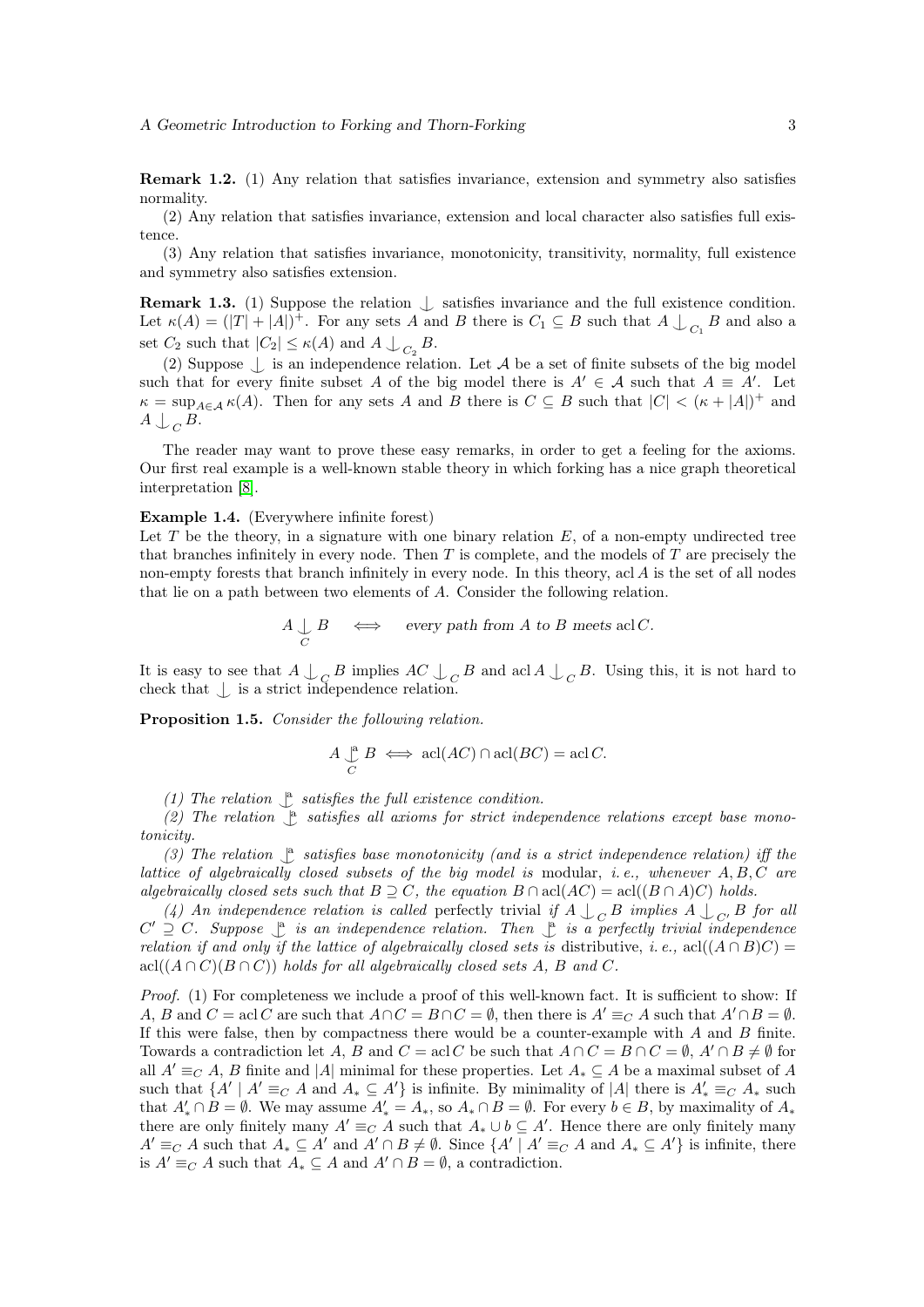(2) Invariance, monotonicity and normality are obvious. Finite character: Suppose  $d \in$ acl(AC) ∩ acl(BC) \ acl C. Then d is already algebraic over a finite tuple  $\bar{a}\bar{c}$  with  $\bar{a} \in A$  and  $\overline{c} \in C$ , and also over a finite tuple  $\overline{b}\overline{c}'$  with  $\overline{b} \in B$  and  $\overline{c}' \in C$ . Hence  $d \in \text{acl}(C\overline{a}) \cap \text{acl}(C\overline{b}) \setminus \text{acl}(C$ . Transitivity: Suppose  $D \subseteq C \subseteq B$ . If acl  $B \cap \text{acl}(AC) \subseteq \text{acl}(A \cap \text{acl}(AD) \subseteq \text{acl}(D)$ , then acl  $B \cap \text{acl}(AD) \subseteq \text{acl}(AD) \subseteq \text{acl}(AD) \subseteq \text{acl}(D)$ . Extension: Using (3) of Remark [1.2](#page-1-1) this follows from (1), symmetry and the other axioms already shown to hold. Local character: Given sets A and B, construct sets  $C_i \subseteq B$  and  $D_i$   $(i < \omega)$  as follows:  $C_0 = D_0 = \emptyset$ .  $D_{i+1} = \text{acl}(AC_i) \cap \text{acl}B$ . For every  $d \in D_{i+1}$  let  $\bar{c}_d \in B$  be a finite tuple such that  $d \in \text{acl}\bar{c}_d$ . Let  $C_{i+1}$  be the union over all tuples  $\bar{c}_d$ . Let  $C = \bigcup_{i<\omega} C_i$ . It is easy to see that  $C \subseteq B$  and  $|C| \leq |T| + |A|$ . Moreover, if  $d \in \text{acl}(AC) \cap \text{acl}(BC)$ , then already  $d \in \text{acl}(AC_i) \cap \text{acl}(BC) \subseteq D_{i+1}$  for some  $i < \omega$ , hence  $d \in \operatorname{acl} C_{i+1} \subseteq \operatorname{acl} C$ .

(3) Let A and  $B \supseteq C$  be algebraically closed sets. First note that  $B \cap \text{acl}(AC) \supseteq \text{acl}((B \cap A)C)$ holds without any further assumptions. Now suppose  $\frac{a}{a}$  satisfies the base monotonicity axiom. Then  $A \perp_{A \cap B}^{\mathfrak{a}} B$  implies  $A \perp_{(A \cap B)C}^{\mathfrak{a}} B$ . Hence  $B \cap \text{acl}(AC) \subseteq \text{acl}((B \cap A)C)$ . Conversely, suppose the modular law holds,  $A \overset{a}{\underset{C}{\righttriangle}} B$  and  $C \subseteq C' \subseteq B$ . Then acl  $B \cap \text{acl}(AC') \subseteq \text{acl}((\text{acl }B \cap \text{acl }A)C')$ by modularity and  $C' \subseteq B$ . Note that acl  $B \cap \text{acl } A \subseteq C \subseteq C'$ , so acl  $B \cap \text{acl } (AC') \subseteq \text{acl } C'$ . Hence  $A \bigcup_{C}^{\mathbf{a}} C$ .

(4) Let A, B, C be algebraically closed sets. First note that  $\text{acl}(A \cap B)C \subseteq \text{acl}(AC) \cap \text{acl}(BC)$ holds without any further assumptions. Now suppose  $\downarrow$  is perfectly trivial. Since  $A \bigcup_{A \cap B} B$  it follows that  $A \perp_{(A \cap B)C} B$  as well, hence  $AC \perp_{(A \cap B)C} BC$  (by base monotonicity, which can be applied on both sides due to symmetry), hence  $\text{acl}(AC) \cap \text{acl}(BC) \subseteq \text{acl}((A \cap B)C)$ . Conversely, suppose the lattice is distributive,  $A \bigcup_{C \in \mathcal{C}} B$  and  $C' \supseteq C$ . Then  $\text{acl}(AC') \cap \text{acl}(BC') = \text{acl}((\text{acl}(A \cap \overline{C})) \cap \text{acl}((\text{acl}(A \cap \overline{C})))$  $\operatorname{acl}(BC') \subseteq \operatorname{acl}(CC') = \operatorname{acl}(C', \text{ hence } A \bigcup_{C'} B.$  $\Box$ 

Proposition [1.5](#page-2-0) is from my diploma thesis [\[9\]](#page-14-8). It was inspired by Lee Fong Low's thesis [\[10\]](#page-14-9), but its roots are much older. In fact, if we apply John von Neumann's definition of  $A \perp B$  in his 1930s work on lattice theory to the lattice of algebraically closed sets it means  $A \underset{\phi}{\downarrow}_{\theta} B$  [\[11\]](#page-14-10). The original context was a very special type of lattices which were, in particular, modular. Similarities between von Neumann's reconstruction of a ring from its lattice of ideals and Hrushovski's model theoretical group constructions were also noted by Ivan Tomašić [\[12\]](#page-14-11).

Example 1.6. (Theories with many strict independence relations) For any cardinal  $\kappa$  consider the free theory of  $\kappa$  equivalence relations  $E_i$   $(i < \kappa)$ . Then for any  $S \subseteq \kappa$  the following relation is a strict independence relation.

$$
A \underset{C}{\downarrow} B \iff A/E_i \cap B/E_i \subseteq C/E_i \text{ for all } i \in S.
$$

So this theory admits at least  $2<sup>\kappa</sup>$  different strict independence relations.

On the other hand, we will soon encounter a theory with no strict independence relations at all.

Question 1.7. Is there a complete theory T such that  $T<sup>eq</sup>$  has more than one strict independence relation?

#### Notes on the choice of axioms

Using Theorem [2.5](#page-5-1) below it is easy to see that an independence relation is the same thing as a notion of independence in the sense of Kim and Pillay [\[13\]](#page-14-12). It follows that if we add the independence theorem over models to the axioms, they characterise forking independence in simple theories.

The single most important point about these axioms is the fact that transitivity is stated on the left-hand side and not, as usual, on the right-hand side, where it can be combined with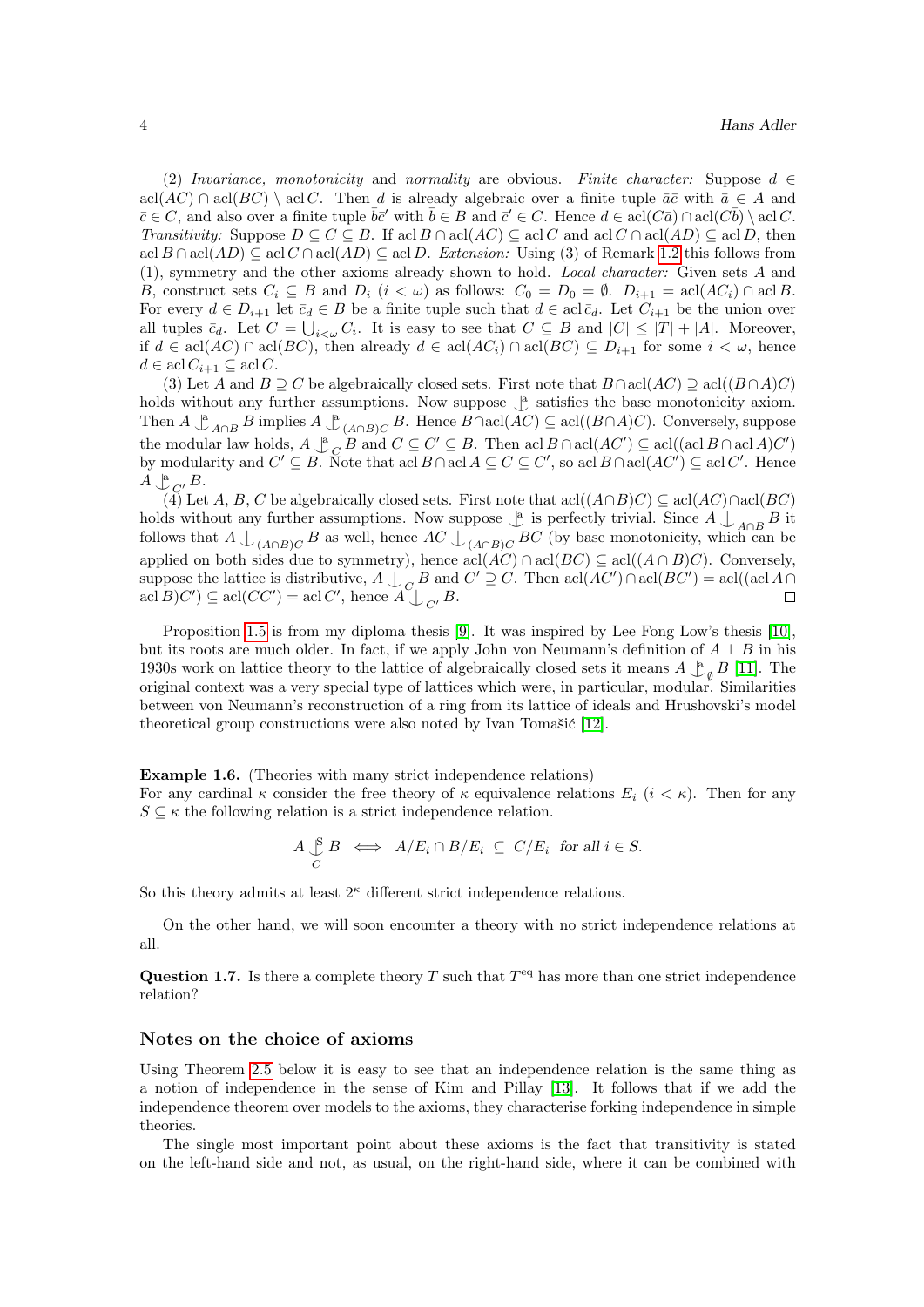monotonicity and base monotonicity into an axiom that is sometimes called 'full transitivity'. A variant of transitivity on the left-hand side is sometimes called the 'pairs lemma'.

Moreover, it is important to distinguish extension and full existence. In early axiomatisations the term 'extension' sometimes referred to a single axiom which combined extension with full existence. Kim and Pillay call 'extension' what we call full existence [\[13\]](#page-14-12). But most people seem to agree with our use of the term 'extension', using the term 'existence' for the axiom saying  $A \bigcup_{B} B$  for all  $A, B$ .

Local character has been revised to make it useful without finite character. Note that Itay Ben-Yaacov uses yet another, more robust, version of local character, which is more suitable for certain generalisation [\[14\]](#page-14-13).

## <span id="page-4-0"></span>2 Morley Sequences and Symmetry

We now prove that every independence relation is symmetric. But we need some preparations.

<span id="page-4-1"></span>**Remark 2.1.** Let  $\bigcup$  be an independence relation. If  $A \bigcup_{D} BC$  and  $B \bigcup_{D} C$ , then  $AB \bigcup_{D} C$ . Actually, it is sufficient that  $\perp$  satisfies the first five axioms.

*Proof.*  $A \perp_{D} BC$  implies  $A \perp_{D} BCD$  by extension and invariance, hence  $A \perp_{BD} BCD$  by base monotonicity, hence  $A \perp_{BD} C$  by monotonicity. Combining this with  $B \perp_{D} C$ , we get  $AB \perp_{D} C$ by transitivity.  $\Box$ 

If we know that  $\bigcup$  is an independence relation, and that  $\bigcup$  is symmetric, then it is clear how to generalise the notion of a Morley sequence for  $\Box$ . The following definition for the more general case is useful in this paper, but I do not claim that it is appropriate in different contexts.

Let  $\perp$  be a ternary relation. A  $\perp$  -Morley sequence in a type  $p(\bar{x}) \in S^*(B)$  over a set  $C \subseteq B$ is a sequence of B-indiscernibles  $(\bar{a}_i)_{i<\omega}$  such that  $(\bar{a}_i)_{i<\eta} \cup_{C} \bar{a}_n$  for every  $n < \omega$ , and every  $\bar{a}_i$ realises  $p(\bar{x})$ . A  $\perp$  -Morley sequence for a complete type  $p(\bar{x}) \in S^*(B)$  is a  $\perp$ -Morley sequence in  $p(\bar{x})$  over B.

Recall our convention that tuples may be infinite. In most cases just a convenience, this is crucial in this section and the next one. The following consequence of the Erdős-Rado theorem is due to Saharon Shelah [\[15\]](#page-14-14).

Fact 2.2. (Extracting a sequence of indiscernibles) Let B be a set of parameters and  $\kappa$ a cardinal. Then for any sequence  $(\bar{a}_i)_{i \leq \mathbf{\mathcal{Z}}_{(2^{|T|+|B|+\kappa})^+}}$  consisting of sequences of length  $|\bar{a}_i| = \kappa$ there is a B-indiscernible sequence  $(\bar{a}'_j)_{j<\omega}$  with the following property: For every  $k<\omega$  there are  $i_0 < i_1 < \ldots < i_k < \kappa$  such that  $\bar{a}_{i_0}, \bar{a}_{i_1}, \ldots, \bar{a}_{i_k} \equiv_B \bar{a}'_0, \bar{a}'_1, \ldots, \bar{a}'_k$ .

<span id="page-4-2"></span>**Proposition 2.3.** Suppose  $\bigcup$  is an independence relation and  $\bar{a}$   $\bigcup_C B$ . Then there is a Morley sequence in  $tp(\bar{a}/BC)$  over C.

Actually, it is sufficient that  $\langle \cdot \rangle$  satisfies the first five axioms and extension.

*Proof.* Let  $\bar{a}_0 = \bar{a}$ . We choose a very big cardinal  $\kappa$  and use extension and transfinite induction to construct a sequence  $(\bar{a}_i)_{i<\kappa}$  satisfying  $\bar{a}_{\alpha}\equiv_{BC}\bar{a}_0$  and  $\bar{a}_{\alpha}\downarrow_{C}(\bar{a}_i)_{i<\alpha}$  for all  $\alpha<\kappa$ . If  $\kappa$  has been chosen sufficiently big, we can extract a sequence of BC-indiscernibles  $(\bar{a}'_i)_{i<\omega}$  such that for every  $n < \omega$  there are indices  $\alpha_0, \ldots, \alpha_n$  such that  $\bar{a}'_0 \ldots \bar{a}'_n \equiv_{BC} \bar{a}_{\alpha_0} \ldots \bar{a}_{\alpha_n}$ . Note that  $\bar{a}'_n \downarrow_C (\bar{a}'_i)_{i \le n}$ by monotonicity and invariance.

By compactness we can 'invert' the sequence  $(\bar{a}'_i)_{i\lt\omega}$ , i. e., find a new sequence  $(\bar{a}''_i)_{i\lt\omega}$  such that  $\bar{a}_0'' \dots \bar{a}_n'' \equiv_{BC} \bar{a}_n' \dots \bar{a}_0'$  holds for every  $n < \omega$ . In particular, the new sequence is also indiscernible over BC. This new sequence satisfies  $\bar{a}_0'' \downarrow_{C} (\bar{a}_i'')_{0 \le i \le n}$  for all  $n < \omega$ . Hence  $(\bar{a}_i'')_{i \leq n} \bigcup_{C_i \cap \bar{a}_i''} \bar{a}_i''$  for all  $n < \omega$  by repeated use of Remark [2.1.](#page-4-1)

Thus  $(\bar{\tilde{a}}_i'')_{i < \omega}$  is a Morley sequence in  $tp(\bar{a}/BC)$  over C.

 $\Box$ 

<span id="page-4-3"></span>The trick used to prove the following proposition is due to Byunghan Kim, from whose proof of forking symmetry in simple theories this section was derived [\[3\]](#page-14-2).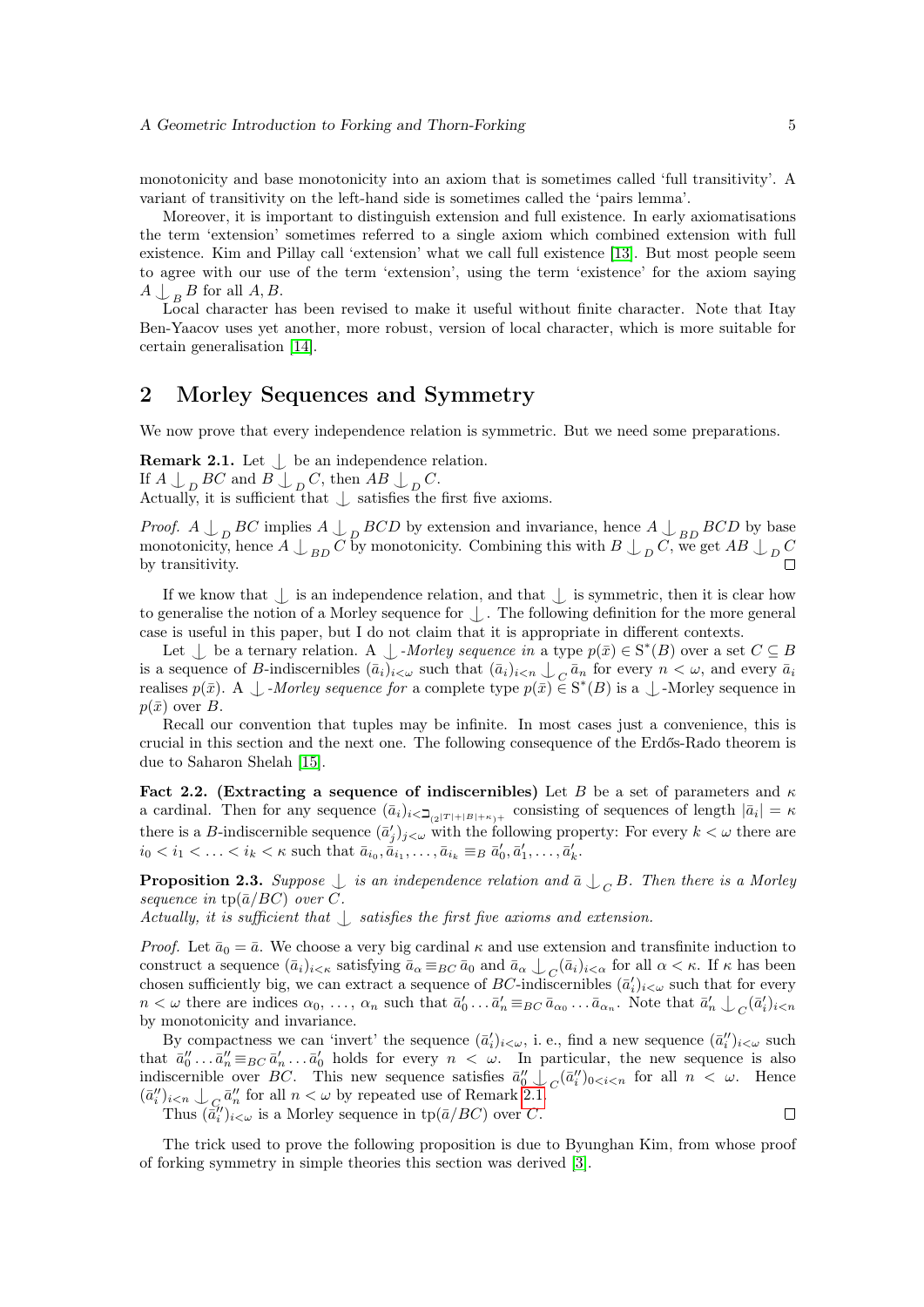**Proposition 2.4.** Suppose  $\perp$  is an independence relation and there is a Morley sequence in  $\text{tp}(\bar{a}/BC)$  over C. Then  $B \bigcup_C \bar{a}$ .

Actually, it is sufficient that  $\int$  satisfies the first five axioms, finite character and local character.

*Proof.* Let  $(\bar{a}_i)_{i < \omega}$  be a Morley sequence in tp( $\bar{a}/BC$ ) over C.

Let  $\kappa$  be a regular cardinal number that is greater than or equal to  $\kappa(B)$  as in the local character axiom. By compactness we can extend the sequence  $(\bar{a}_i)_{i<\omega}$  to obtain a BC-indiscernible sequence  $(\bar{a}_i)_{i \leq \kappa}$ . Using finite character, we see that  $(\bar{a}_i)_{i \leq \alpha} \downarrow_C \bar{a}_\alpha$  for each  $\alpha \leq \kappa$ .

By local character there is a set  $D \subseteq C(\bar{a}_i)_{i \leq \kappa}$  of cardinality  $|D| < \kappa$  such that  $B \bigcup_{D} C(\bar{a}_i)_{i \leq \kappa}$ . By regularity of  $\kappa$  there is an index  $\alpha < \kappa$  such that already  $D \subseteq C(\bar{a}_i)_{i < \alpha}$ . Thus, by base monotonicity and monotonicity,  $B\bigcup_{C(\bar{a}_i)_{i\leq \alpha}}\bar{a}_{\alpha}$ .

Combining the results of the last two paragraphs using transitivity (actually, Remark [1.1](#page-1-2) and monotonicity), we get  $B \perp_{C} \bar{a}_{\alpha}$ . Since  $\bar{a}_{\alpha} \equiv_{BC} \bar{a}$  this implies  $B \perp_{C} \bar{a}$  by invariance.  $\Box$ 

For later use I have noted carefully which axioms were actually needed to prove Propositions [2.3](#page-4-2) and [2.4.](#page-4-3) For our immediate use it would not have been necessary.

<span id="page-5-1"></span>**Theorem 2.5.** Every independence relation  $\bigcup$  is symmetric.

*Proof.* If  $\bar{a} \perp_{C} B$ , then there is a Morley sequence in tp( $\bar{a}/BC$ ) over C by Proposition [2.3.](#page-4-2) Hence  $B \bigcup_C \bar{a}$  by Proposition [2.4.](#page-4-3)

For this theorem it seems to be crucial that we postulated transitivity on the left-hand side. The usual practice is to postulate it on the right-hand side and combine it with monotonicity and base monotonicity into an axiom called 'full transitivity'. Left-hand side transitivity is sometimes called the 'pairs lemma'.

<span id="page-5-2"></span>Example 2.6. (A theory with no strict independence relation)

Consider the following theory  $T_0$ :  $T_0$  has two sorts P and E, the elements of which are called 'points' and 'equivalence relations', and a single ternary relation  $\sim \subseteq P \times P \times E$  written as  $p \sim_e q$ . The axioms of  $T_0$  say that  $\sim_e$  is an equivalence relation on the points for every  $e \in E$ .

Clearly every substructure of a model of  $T_0$  is again a model of  $T_0$ . The signature of  $T_0$  is finite and relational. Moreover, the class of finite models of  $T_0$  satisfies the joint embedding property and the amalgamation property. So  $T_0$  has a Fraïssé limit  $T^*$  which is  $\omega$ -categorical, has quantifier elimination, and whose finite submodels are precisely the finite models of  $T_0^*$ .

Since acl  $A = A$  for all sets,  $A \bigcup_C B \iff A \cap B \subseteq C$  defines a strict independence relation for T. But there is no strict independence relation for  $T^{eq}$ :

Suppose  $\perp$  is an independence relation for  $T^{eq}$ . Let  $a_0 \in P$  be a single point, and let  $(a_i)_{i<\omega}$ be a Morley sequence for tp( $a_0/\emptyset$ ). Let  $e \in E$  be an equivalence relation such that  $a_i \sim_e a_j$  for any  $i, j < \omega$ . Then  $(a_i)_{i < \omega}$  is indiscernible over e.

Note that  $(a_{2i}a_{2i+1})_{i\leq\omega}$  is a Morley sequence for  $tp(a_0a_1/\emptyset)$  and is also indiscernible over e. By Proposition [2.4,](#page-4-3)  $e \bigcup_{\emptyset} a_0a_1$  holds, so by base monotonicity,  $e \bigcup_{a_0} a_1$ . On the other hand,  $a_0 \bigcup_{\emptyset} a_1$ also holds. Applying transitivity we get  $a_0e \bigcup_{\emptyset} a_1$ . Using symmetry and base monotonicity, we get  $a_0 \bigcup_e a_1$ .

But the equivalence class c of  $a_0$  and  $a_1$  under  $\sim_e$  is (an element of  $T<sup>eq</sup>$  and) definable both over  $a_0e$  and over  $a_1e$ . So  $c \nightharpoonup_e c$ . Since c is clearly not algebraic over e this contradicts anti-reflexivity. So  $\perp$  is not a strict independence relation for  $T<sup>eq</sup>$ .

This example is essentially Shelah's theory  $T^*_{\text{feq}}$  from [\[16\]](#page-14-15).

## <span id="page-5-0"></span>3 Forcing the Extension Axiom

We now show that, in a certain sense, the extension axiom comes free. The idea is really due to Saharon Shelah, since we merely treat an arbitrary relation  $\Box$  as if it was dividing independence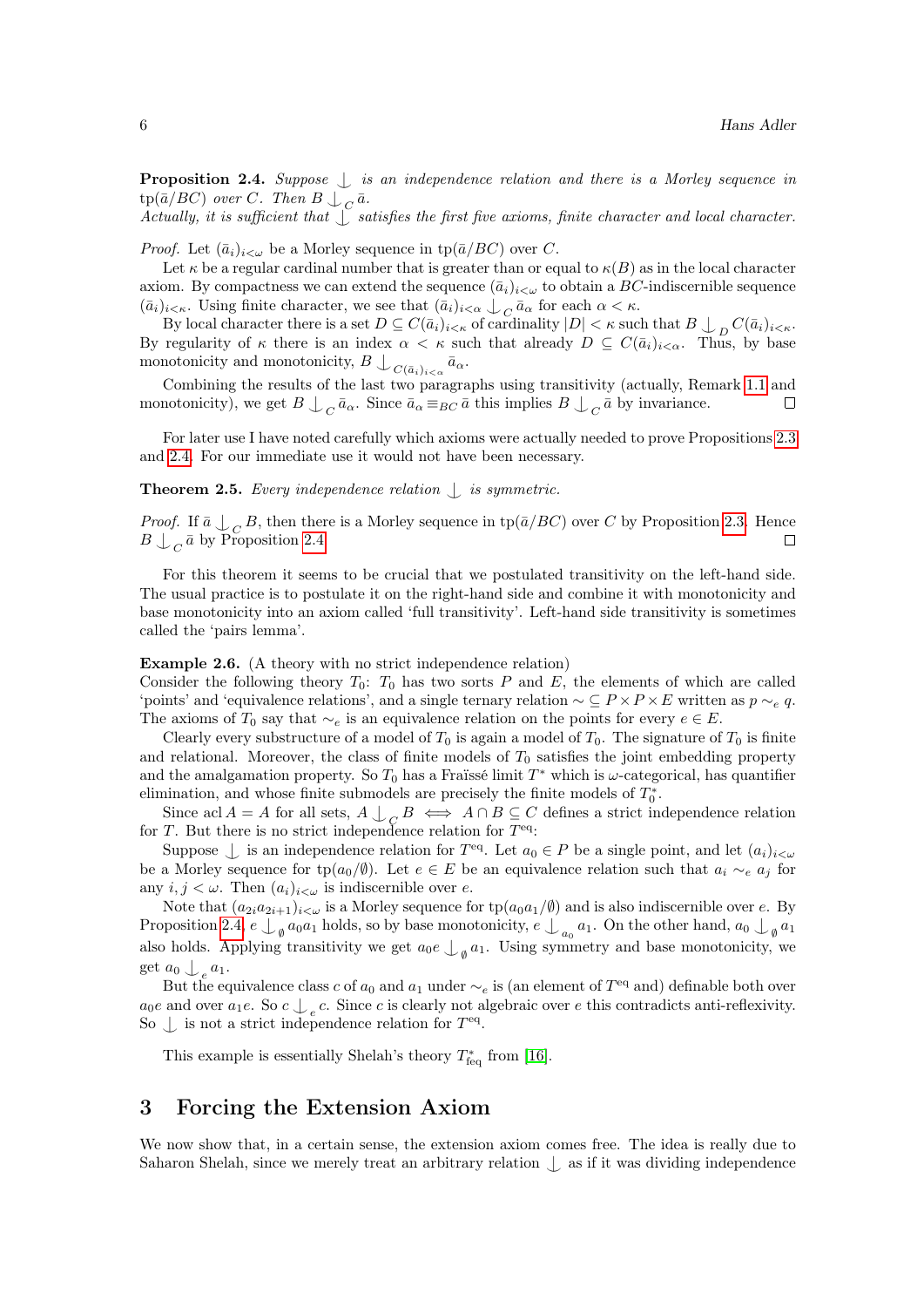and then do the step of passing to forking independence. For any relation  $\downarrow$  we define a new relation  $\int^*$  as follows.

$$
A \underset{C}{\downarrow} B \iff \big( \text{ for all } \hat{B} \supseteq B \text{ there is } A' \underset{BC}{\equiv} A \text{ s.t. } A' \underset{C}{\downarrow} \hat{B} \big).
$$

Note that  $A \downarrow^*$  $\ _{C}$  B implies  $A \cup C$  B. Also,  $\cup = \cup^*$  iff  $\cup$  satisfies the extension axiom. In analogy to the classical situation one might call  $\uparrow$  the notion of forking derived from the abstract notion of dividing given by  $|$ . If  $|$  already satisfies some of the axioms for independence relations, then there cannot be much harm (possibly losing finite character and local character) in passing from  $\int$  to  $\int^*$ , but we get extension free.

#### <span id="page-6-0"></span>Lemma 3.1.

If  $\perp$  is a relation satisfying invariance and montonicity, then  $\perp$  satisfies invariance, monotonicity and extension. If, moreover,  $\perp$  satisfies one of the following axioms and properties, then  $\perp$  also satisfies it: base monotonicity, transitivity, normality, anti-reflexivity, full existence.

*Proof.* Invariance of  $\perp$  is obvious. Monotonicity: Suppose  $A \perp$  $_C B$ ,  $A_0 \subseteq A$  and  $B_0 \subseteq B$ . Then for all  $\hat{B} \supseteq B$  there is  $A' \equiv_{BC} A$  such that  $A' \bigcup_C \hat{B}C$ . Let  $A'_0 \subseteq A'$  correspond to  $A_0 \subseteq A$ . Then clearly  $A'_0 \equiv_{B_0C} A_0$  and  $A'_0 \perp_C \hat{B}$ . Thus  $A_0 \downarrow$  $_C B_0$  holds. Extension: Suppose  $\bar{a} \downarrow^*$  $C^{B, \text{ where}}$  $\bar{a}$  is a possibly infinite tuple, and let  $\hat{B} \supseteq B$  be any superset of B. We first claim that there is a type  $p(\bar{x}) \in S^*(\hat{B}C)$ , extending tp( $\bar{a}/BC$ ), such that for all cardinals  $\kappa$  there is a  $\kappa$ -saturated model  $M \supseteq \hat{B}C$  and  $\bar{a'} \models p(\bar{x})$  such that  $\bar{a'} \bigcup_C M$ . If not, then for each  $p(\bar{x}) \in S^*(\hat{B}C)$  extending tp( $\bar{a}/BC$ ) there is a cardinal  $\kappa(p)$  such that for no  $\kappa(p)$ -saturated model  $M \supseteq BC$  is there a tuple  $\overline{a}' \models p$  satisfying  $\overline{a}' \bigcup_C M$ . Let  $\kappa$  be the supremum of the cardinals  $\kappa(p)$ , and let  $M \supseteq \hat{B}C$  be  $\kappa$ -saturated. Then there is no  $\bar{a}' \equiv_{BC} \bar{a}$  such that  $\bar{a}' \perp_{\mathcal{L}} M$ . So we have found a contradiction to the definition of  $\psi$  and thereby proved our claim. Now choose  $\bar{a}' \models p(\bar{x})$ , where  $p(\bar{x})$  is as in the claim. Then clearly  $\bar{a}' \equiv_{BC} \bar{a}$ , and  $\bar{a}' \downarrow^*$  $\overline{C}$   $\hat{B}$  by monotonicity of  $\downarrow$ . Base monotonicity: Suppose  $A \nightharpoonup^*$  $\overline{C}$  B and  $C \subseteq C' \subseteq B$ . So for any  $\hat{B} \supseteq B$  there is  $A' \equiv_{BC} A$  such that  $A' \bigcup_C \hat{B}C$ . Base monotonicity of  $\perp$  yields  $A' \perp_{C'} \hat{B}C$ , so  $A' \perp_{C'} \hat{B}$  by monotonicity of  $\perp$ . Thus  $A \downarrow_{C'} B$ . Transitivity: Here we work with an alternative definition of  $\downarrow$ , which is equivalent to our definition by invariance of  $\Box$ :

$$
A \underset{C}{\downarrow} B \iff \big( \text{ for all } \hat{B} \supseteq B \text{ there is } \hat{B}' \underset{BC}{\equiv} \hat{B} \text{ s.t. } A \underset{C}{\downarrow} \hat{B}' \big).
$$

So suppose  $D \subseteq C \subseteq B$ ,  $B \downarrow^*$  $C^A$  and  $C^A$  $_D A$  hold, and  $\hat{A} \supseteq A$ . We need to show that  $B \perp_D \hat{A}^*$  for some  $\hat{A}^* \equiv_{AD} \hat{A}$ . Let  $\hat{A}' \equiv_{AD} \hat{A}$  be such that  $C \perp_D \hat{A}'$ , and let  $\hat{A}^* \equiv_{AC} \hat{A}'$  be such that  $B \perp_C \hat{A}^*$ . Note that  $\hat{A}^* \equiv_{AD} \hat{A}$  and  $C \perp_D \hat{A}^*$ . By transitivity of  $\perp$  we get  $B \perp_D \hat{A}^*$ . *Normality:* Suppose  $A \nightharpoonup$  $_C B$  and  $\hat{B} \supseteq B$ . Let  $A' \equiv_{BC} A$  be such that  $A' \bigcup_C \hat{B}$ . Then also  $A'C \perp_C \hat{B}$  by normality of  $\perp$ . Anti-reflexivity: Trivial, since  $A \downarrow$  $\overline{C}$  B implies  $A \downarrow C$  B. Full existence: Suppose we are given A, B, C. Since  $\perp$  satisfies full existence by assumption, we have  $A \uparrow^* \emptyset$ . Since  $\uparrow^*$  satisfies extension there is  $A' \equiv_C A$  such that  $A' \uparrow^* B$ .  $A \downarrow^*$  $\overline{C}$  Ø. Since  $\downarrow$ <sup>\*</sup> satisfies extension there is  $A' \equiv_C A$  such that  $A' \downarrow$ <sup>\*</sup>  $C^{\overline{B}}$ .

<span id="page-6-1"></span>**Theorem 3.2.** Suppose  $\int$  satisfies the first five axioms for independence relations and also has finite character. Suppose the derived relation  $\uparrow$  has local character. Then  $\downarrow$  is an independence relation.

*Proof.* It follows from Lemma [3.1](#page-6-0) that  $\downarrow$  satisfies the first five axioms and extension. As local character holds by assumption, we need only prove that  $\downarrow^*$  satisfies finite character. We will prove some other facts on our way.

First note that  $A \downarrow^*$  $\overline{C}$  B implies  $B \downarrow C$  A: If  $\overline{a} \downarrow$  ${}_{C}B$ , there is a  $\downarrow$  -Morley sequence in  $\text{tp}(\bar{a}/BC)$  over C by Proposition [2.3](#page-4-2) (applied to  $\downarrow$ ). This sequence is also a  $\downarrow$ -Morley sequence in tp( $\bar{a}/BC$ ) over C, hence  $B \perp_{C} \bar{a}$  by Proposition [2.4](#page-4-3) (applied to  $\perp$ ).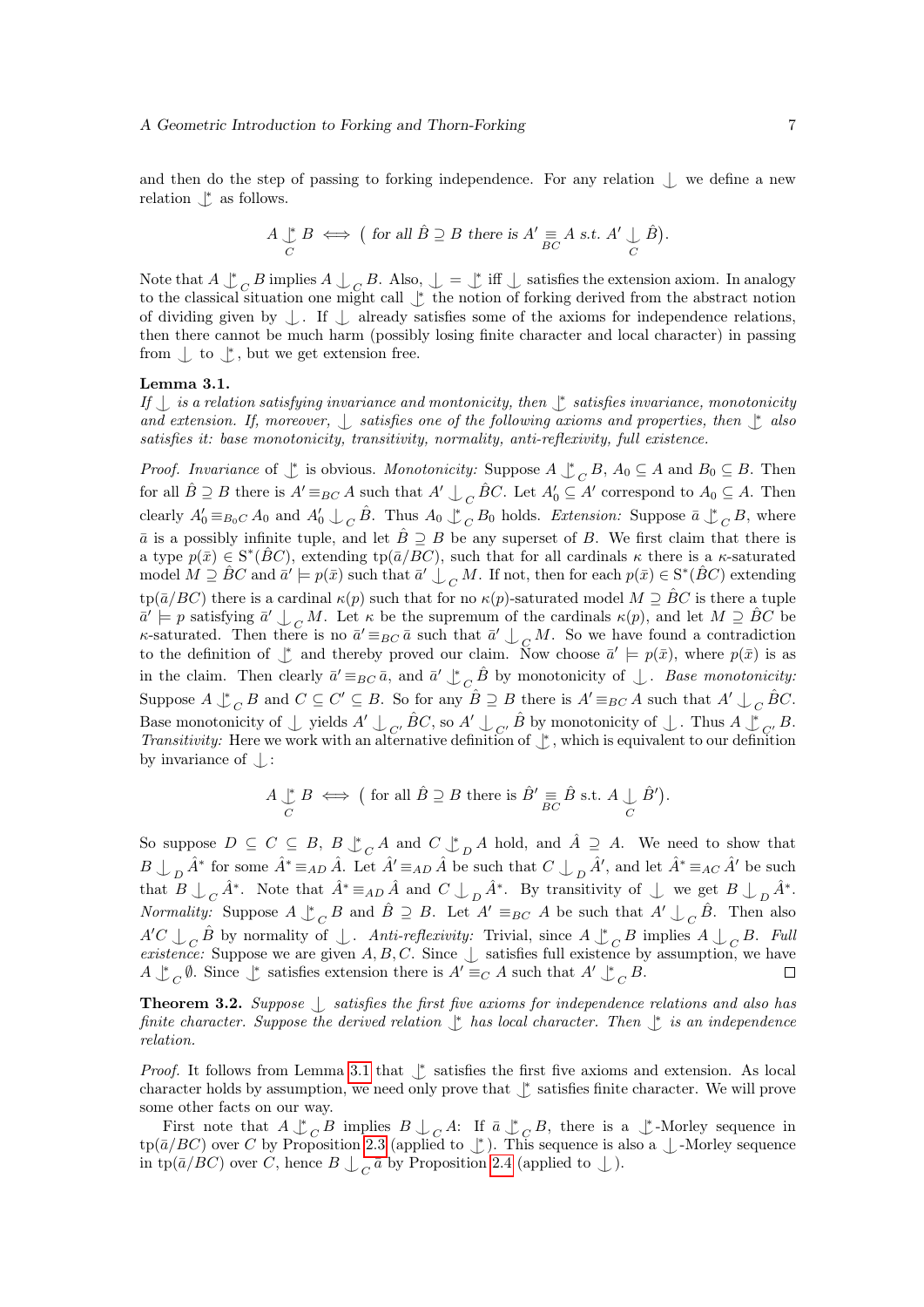

Figure 1: An illustration for the definition of  $\frac{M}{n}$  in the lattice of algebraically closed sets. We have a map  $\text{acl}(C' \rightarrow \text{acl}(AC')$  from the sublattice between acl C and acl(BC) to the sublattice between acl(AC) and acl(ABC).  $A \bigcup_{C}^{M} B$  says that the map  $D \mapsto D \cap \text{acl}(BC)$  takes  $D = \text{acl}(AC')$  back to acl C'.

It follows that  $A \downarrow^*$  $_C$   $B$  implies  $B \mathrel{\downarrow^*}$  $_C A:$  Suppose  $A \downarrow^*$  $\overline{C}$  B and  $\hat{A} \supseteq A$ . Since  $\hat{A} \downarrow^*_{AC} AC$ by local character and base monotonicity, we can use extension to find  $\hat{A}' \equiv_{AC} \hat{A}$  such that  $\hat{A'} \perp_{AC}^* ABC$ , hence  $\hat{A'} \perp_{AC}^* B$  by monotonicity. Combining this with  $A \perp$  $\frac{1}{C}B$ , we get  $\hat{A}' \downarrow^*$  $C\,B$ by transitivity. This implies  $B \cup_{C} \hat{A}$ . Thus  $B \downarrow^*$  $C^{\hat{A}}$ 

Now we can prove that  $\mathcal{L}^*$  has finite character. Suppose  $\bar{a} \mathcal{L}^*$  $\overline{C}$  B holds for all finite  $\overline{a} \in A$ .  $_{C}B.$  So suppose  $\hat{B} \supseteq B.$  Since  $A \downarrow_{BC} BC$  by local character We need to show that  $A \underset{\smile}{\Downarrow}$ and base monotonicity, we can obtain  $A' \equiv_{BC} A$  such that  $A' \downarrow^*_{BC} \hat{B}$  using full existence and monotonicity. By invariance, there is also  $\hat{B}' \equiv_{BC} \hat{B}$  such that  $A \perp_{BC}^* \hat{B}'$ . It suffices to show that  $A \cup_{C} \hat{B}'$ . For every finite  $\bar{a} \in A$  we have  $\bar{a} \downarrow^*$  ${}_{C}B$  by assumption, and  $\bar{a} \perp_{BC} \hat{B}'$  by  $A \perp_{BC} \hat{B}'$ and monotonicity. Since  $\downarrow^*$  is symmetric we can combine these results using transitivity on the  $\overline{C}$   $\hat{B}'$  for all finite  $\overline{a} \in A$ . Hence  $\overline{a} \bigcup_{\mathcal{C}} \hat{B}'$  for all finite  $\overline{a} \in A$ . right-hand side. Thus we get  $\bar{a}\downarrow^*$ Since  $\int$  has finite character, this implies  $A \int_C \hat{B}'$ .  $\Box$ 

Although it does not seem to happen in natural examples, we can lose local character when passing from  $\downarrow$  to  $\downarrow$ , and indeed Example [6.4](#page-13-0) below shows that it is not sufficient in Theorem [3.2](#page-6-1) to assume local character of  $\langle \cdot \rangle$ . But losing finite character, of all things, seems weird, and the way we recovered it using local character is a bit contrived. The reader might be happy to hear that a stronger version of finite character (which says roughly that dependence is caused by a 'forking' formula) is actually preserved when passing from  $\perp$  to  $\uparrow$  [\[7\]](#page-14-6).

Question 3.3. Can there really be a relation  $\int$  satisfying invariance, monotonicity and finite character, for which  $\mathcal{p}^*$  does not have finite character?

# <span id="page-7-0"></span>4 Thorn-Forking and Rosy Theories

In Proposition [1.5](#page-2-0) we have examined the relation  $\int_{a}^{a}$ , which turned out to satisfy all axioms for independence relations with the possible exception of base monotonicity. After our success with forcing the extension axiom, the obvious thing to do is to try forcing base monotonicity. To take all suspense out of this section: The only axioms that can break are local character and extension, and the result is known as thorn-forking.

The relation  $\mathcal{L}^M$  (*M-dividing independence*) is defined by

$$
A \underset{C}{\downarrow^{M}} B \iff \left( \text{ for any } C' \text{ s.t. } C \subseteq C' \subseteq \text{acl}(BC): \\ \text{acl}(AC') \cap \text{acl}(BC') = \text{acl}(C')
$$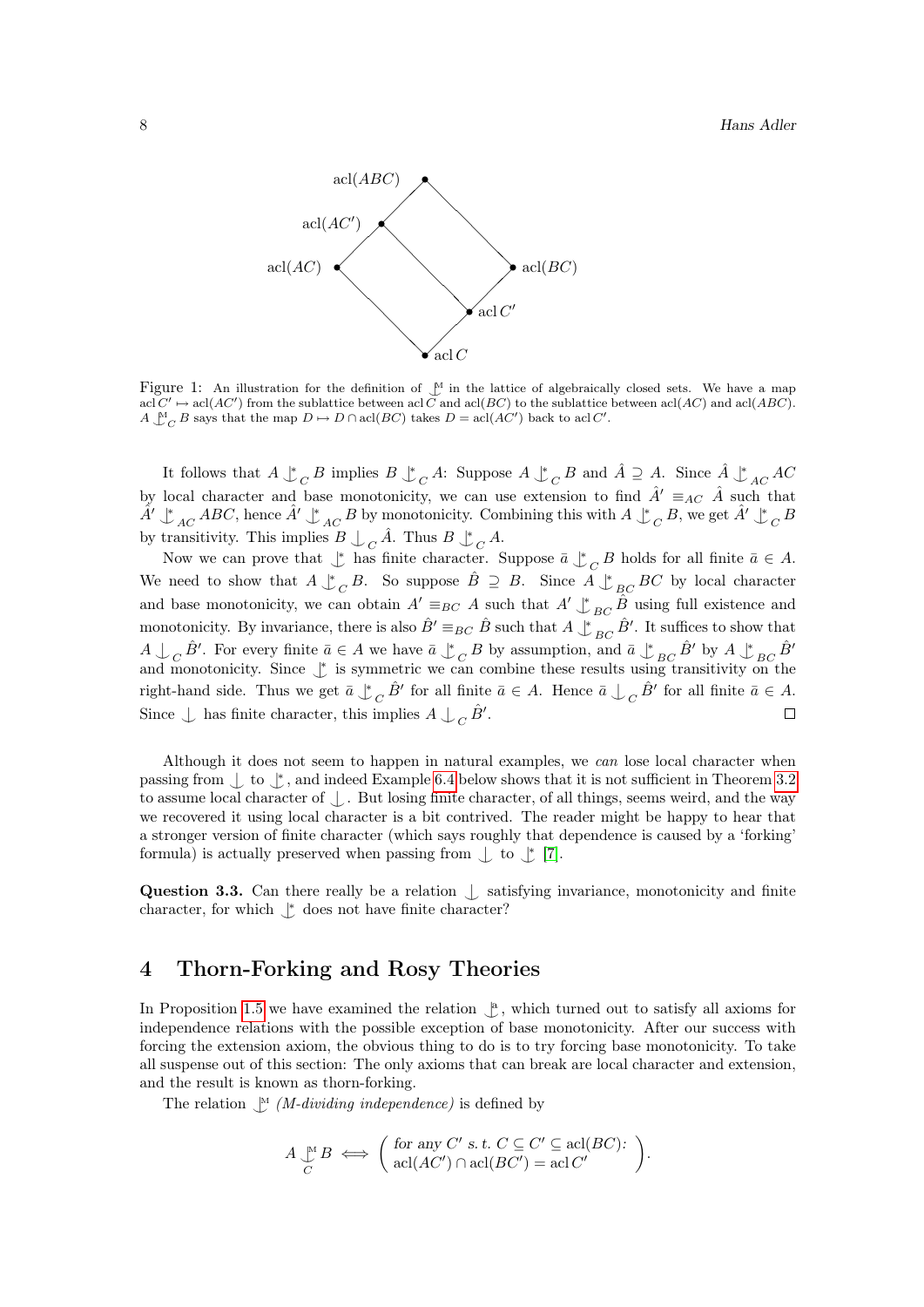#### A Geometric Introduction to Forking and Thorn-Forking 9

We define the relation  $\biguplus (thorn-forking\ independence)$  by  $\biguplus = \bigcup_{k=1}^{M*}$ , i.e.:

$$
A \underset{C}{\downarrow} B \iff \Big( \text{ for all } \hat{B} \supseteq B \text{ there is } A' \underset{BC}{\equiv} A \text{ s.t. } A' \underset{C}{\downarrow} \hat{B} \Big).
$$

We say that a complete first-order theory T is rosy if  $\mathcal{L}$  is an independence relation for  $T^{\text{eq}}$ .

For example if the lattice of algebraically closed sets in  $T<sup>eq</sup>$  is modular, then  $\mathcal{L}^a$  is already an independence relation, and therefore  $\mathcal{L}^a = \mathcal{L}^M = \mathcal{L}^b$  and the theory is rosy. Like  $\mathcal{L}^a$ , the relation  $\mathcal{M}$  was already defined in my diploma thesis [\[9\]](#page-14-8), and like  $\mathcal{A}$  it has roots that are indeed much older. Towards a generalisation of John von Neumann's work to certain non-modular lattices, Lee Roy Wilcox defined the notion of modular pairs. If we apply his definition for the notation  $(A, B) \perp$  to the lattice of algebraically closed sets it means  $A \perp_{\emptyset}^{\mathbb{N}} B$  [\[17\]](#page-14-16). There is more to be said on this connection, but not here [\[7\]](#page-14-6).

<span id="page-8-0"></span>**Remark 4.1.** If  $\perp$  is any strict independence relation, then  $A \perp_C B$  implies  $A \downarrow_C B$ .

*Proof.* Suppose  $\perp$  is a strict independence relation,  $A \perp C B$ , and  $\hat{B} \supseteq B$ . We need to show that there is  $A' \equiv_{BC} A$  such that  $A' \perp_C^M \hat{B}$ . So choose  $A' \equiv_{BC} A$  such that  $A' \perp_C \text{acl}(\hat{B}C)$ . For any D satisfying  $C \subseteq D \subseteq \text{acl}(\hat{B}C)$  we get  $A' \perp_{D} \text{acl}(\hat{B}C)$  by base monotonicity of  $\perp$ . By extension and symmetry of  $\perp$  there is a set  $H \equiv_{A'D} \text{acl}(A'D)$  that satisfies  $H \perp_D \text{acl}(\hat{B}C)$ . Clearly  $H =$  $\text{acl}(A'D)$ , so  $\text{acl}(A'D) \perp_D \text{acl}(\hat{B}C)$ . Now by anti-reflexivity of  $\perp$ ,  $\text{acl}(A'D) \cap \text{acl}(\hat{B}CD) \subseteq \text{acl}D$ , so  $\operatorname{acl}(A'D) \cap \operatorname{acl}(\hat{B}CD) = \operatorname{acl}D$ .  $\Box$ 

<span id="page-8-3"></span>**Lemma 4.2.** The relation  $\bigcup_{i=1}^{M}$  of M-dividing independence always satisfies the first five axioms for independence relations and finite character. It also satisfies anti-reflexivity.

Proof. Invariance, monotonicity, normality and anti-reflexivity are obvious. Base monotonicity: Suppose  $A \underset{\sim}{\downarrow} C$  and  $C \subseteq D \subseteq B$ . Then for any D' satisfying  $D \subseteq D' \subseteq \text{acl}(BD)$  we also have  $C \subseteq D' \subseteq \text{acl}(BC)$ . So  $A \underset{\sim}{\downarrow} C B$  implies  $\text{acl}(AD') \cap \text{acl}(BD') = \text{acl}(D'$ . Hence  $A \underset{\sim}{\downarrow} D'$ ,  $B \underset{\sim}{\downarrow} B$ . Transitivity: Suppose  $D \subseteq C \subseteq B$ ,  $\overline{B} \bigcup_{C}^{M} A$  and  $C \bigcup_{D}^{M} A$ . Then for any  $D'$  such that  $D \subseteq \overline{D}' \subseteq$  $\operatorname{acl}(AD)$  we can compute:

$$
acl(BD') \cap acl(AD') = acl(BD') \cap acl(ACD') \cap acl(AD')
$$
  
= 
$$
acl(CD') \cap acl(AD')
$$
 (by  $B \perp_C A$ )  
= 
$$
acl(D')
$$
 (by  $C \perp_D A$ )

so  $B \downarrow^M_{D} A$  holds. Finite character: Suppose  $A \downarrow^M_{C} B$ . Let C' be such that  $C \subseteq C' \subseteq \text{acl}(BC)$ and  $\text{acl}(AC') \cap \text{acl}(BC') \nsubseteq \text{acl}(C'. \text{ Let } d \in (\text{acl}(AC') \cap \text{acl}(BC')) \setminus \text{acl}(C'. \text{ Let } \bar{a} \in A, \text{ finite, be})$ such that  $d \in \text{acl}(\bar{a}C')$ . Then clearly  $\bar{a} \not\bigcup_{C}^{\mathcal{M}} B$ .  $\Box$ 

<span id="page-8-1"></span>**Theorem 4.3.** The relation  $\downarrow$  of thorn-forking independence is a strict independence relation if and only if it has local character, if and only if there is any strict independence relation at all. If  $\mathcal{L}$  is a strict independence relation, then it is the weakest.

*Proof.* To get the first equivalence, apply Theorem [3.2](#page-6-1) to  $\mathcal{L}$ . If  $\mathcal{L}$  is any strict independence relation, then, since  $\perp$  satisfies the local character axiom, so does  $\downarrow$  by Remark [4.1.](#page-8-0) If  $\downarrow$  is a strict independence relation, then it is the weakest, again by Remark [4.1.](#page-8-0)  $\Box$ 

Note that the conditions of Theorem [4.3](#page-8-1) do not imply  $\mathcal{L}^M = \mathcal{L}$ .

<span id="page-8-2"></span>Example 4.4. (Everywhere infinite forest, continued from Example [1.4\)](#page-2-1)

It follows from Theorem [4.3](#page-8-1) that  $\bigcup p$  is also a strict independence relation, and that  $A \bigcup_C B \implies$  $A \bigcup_{C} B$ . It is straightforward to check that the converse is also true, so  $\bigcup = \bigcup_{C} B$ . But it is not hard to see that  $\bigcup_{n=1}^{\infty}$  does not satisfy extension, so  $\bigcup_{n=1}^{\infty} \neq \bigcup_{n=1}^{\infty}$ : Let a and b be neighbours. Then  $a \perp b$ . However, there is no  $c \equiv_b a$  such that  $a \perp bc$ : Either  $c = a$ , or b lies between a and c. In the first case,  $a = c \in (\text{acl}(bc))\setminus \text{acl}(b, \text{so } a \wedge bc.$  In the second case,  $b \in (\text{acl}(ac)\cap \text{acl}(bc))\setminus \text{acl}(c, \text{so } a \wedge bc$ . so also  $a \nightharpoonup^M bc$ . Thus  $\bigcup^M$  does not satisfy the extension axiom.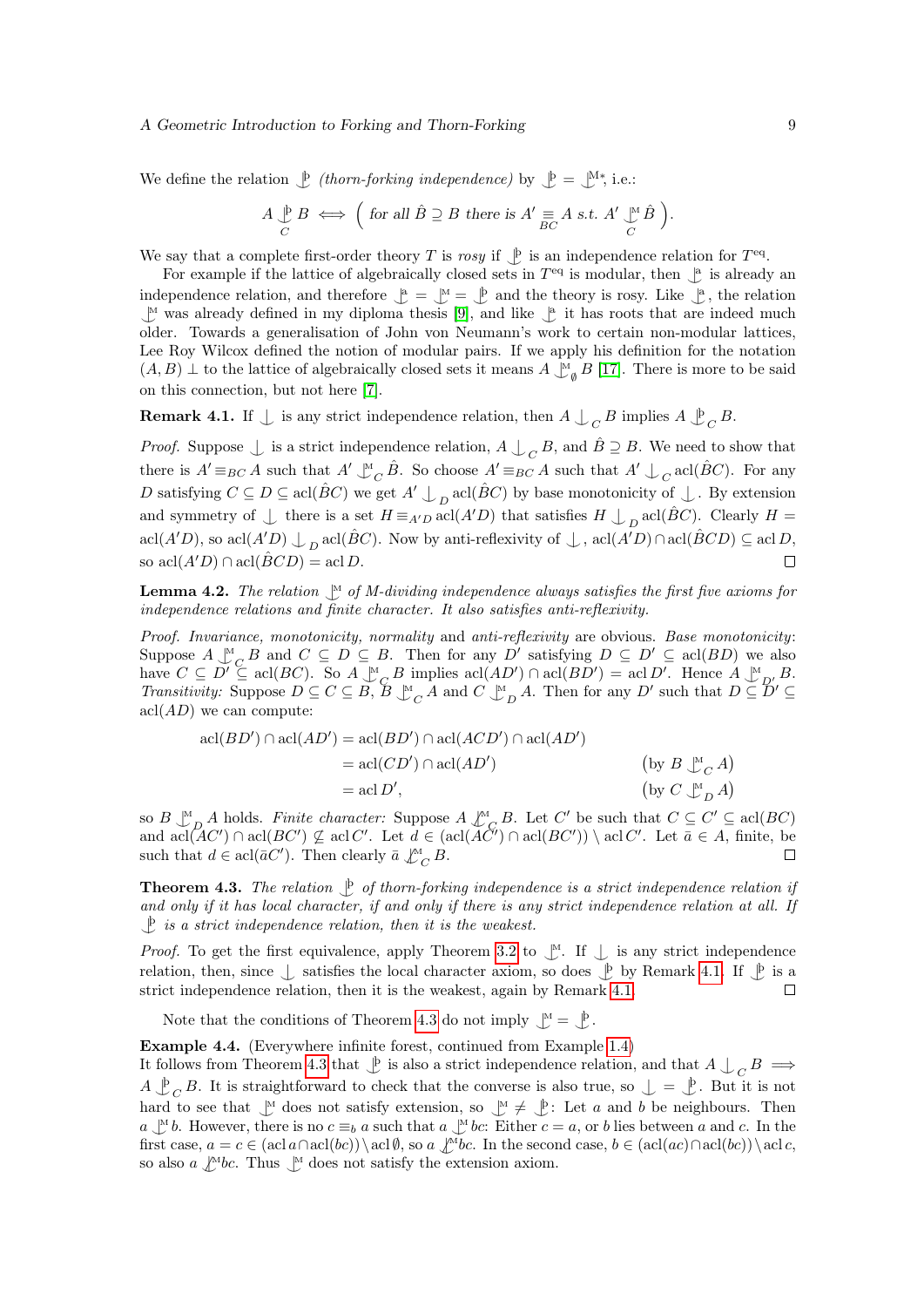In some cases (most notably strongly minimal and o-minimal theories), þ-forking as defined on the real elements of  $T$  is an important tool for understanding the structure of models of  $T$ . In these cases b-forking on T agrees with the restriction to T of b-forking in  $T<sup>eq</sup>$ . This is not the case in general, and the existence of a strict independence relation on the real elements of  $T$  per se does not imply any 'structure' that is more than superficial:

### **Example 4.5.** (Thorn-forking must be computed in  $T<sup>eq</sup>$  in general)

Let  $T$  be any complete consistent theory in a relational language. Consider the following theory  $T'$ : The language of  $T'$  is the language of  $T$  together with a new binary relation. The axioms of  $T'$ are the axioms of  $T$ , but with equality replaced by the new relation, together with axioms saying that the new relation is an equivalence relation with infinite classes. Then  $T'$  is a complete consistent theory satisfying acl  $A = A$  for every set A of real elements. Hence the lattice of algebraically closed sets is just the (distributive) lattice of subsets of the big model, and so the relation  $A \perp_C B \iff A \cap B \subseteq C$  is a strict independence relation for T (and agrees with  $\downarrow P$ ).

If T is rosy, then T' shows that in general  $\bigcup p$  as defined on T is not the restriction to T of  $\mathcal{L}^{\text{b}}$  as defined on  $T^{\text{eq}}$ , even though it must be an independence relation and in this case it is even strict.

## The original definition of thorn-forking

We finish this section by relating  $\mathcal{L}$  to the original definition of thorn-forking, due to Alf On-shuus [\[5\]](#page-14-4). We will be glossing over some difficulties. Let  $\varphi(\bar{x}, \bar{y})$  be a formula without parameters, let  $\bar{b}$  be a tuple, and let C be a set. The formula  $\varphi(\bar{x}, \bar{b})$  strongly divides over C if tp( $\bar{b}/C$ ) is not algebraic and  $\{\varphi(\bar{x}, \bar{b}') \mid \bar{b}' \models \text{tp}(\bar{b}/C)\}$  is k-inconsistent for some natural number  $k < \omega$ . The formula  $\varphi(\bar{x}, \bar{b})$  *b*-divides over C if there is a tuple  $\bar{c}$  such that  $\varphi(\bar{x}, \bar{b})$  strongly divides over C $\bar{c}$ . The formula  $\varphi(\bar{x}, \bar{b})$  *b-forks* over C if it implies a (finite) disjunction of formulas (with arbitrary parameters), each of which þ-divides over C.

**Remark 4.6.** If  $p(\bar{x}) \in S^*(B)$  does not thorn-fork over  $C \subseteq B$ , then for every set  $\hat{B} \supseteq B$  there is an extension  $\hat{p}$  of  $p$  to  $\hat{B}$ ,  $p(\bar{x}) \subseteq \hat{p}(\bar{x}) \in S^*(\hat{B})$ , such that  $\hat{p}$  also does not thorn-fork over C.

*Proof.* The type  $p$  is consistent with the partial global type consisting of all negations of formulas that thorn-fork over  $C$ , and so it has a global extension that does not thorn-fork over  $C$ .  $\Box$ 

**Proposition 4.7.** For sets A, C and a  $(|T| + |M|)^+$ -saturated model  $M \supseteq C$  the following conditions are equivalent.

 $(1)$   $A \biguplus_C M$ .

 $(2)$   $A \bigcup_{C}^{M} M$ .

(3) For all sets C' such that  $C \subseteq C' \subseteq M$  we have  $\text{acl}(AC') \cap M = \text{acl}(C' \cap M$ .

(4) For all tuples  $\bar{a} \in A$  and all formulas  $\varphi(\bar{x})$  over M such that  $\models \varphi(\bar{a})$  the following holds.  $\varphi(\bar{x})$  does not strongly divide over any set C' such that  $C \subseteq C' \subseteq M$ .

(5) For all tuples  $\bar{a} \in A$  and all formulas  $\varphi(\bar{x})$  over M such that  $\models \varphi(\bar{a})$  the following holds.  $\varphi(\bar{x})$  does not thorn-divide over C.

(6) For all tuples  $\bar{a} \in A$  and all formulas  $\varphi(\bar{x})$  over M such that  $\models \varphi(\bar{a})$  the following holds.  $\varphi(\bar{x})$  does not thorn-fork over C.

*Proof.* (1)  $\Rightarrow$  (2)  $\Leftrightarrow$  (3): trivial. (3)  $\Rightarrow$  (4): Suppose  $\bar{a} \in A$ ,  $\varphi(\bar{x}, \bar{b})$  ( $\bar{b} \in M$ ) and C' (C  $\subseteq$  $C' \subseteq M$ ) are a counterexample to (4), i.e.,  $\models \varphi(\bar{a}, \bar{b})$  and  $\varphi(\bar{x}, \bar{b})$  strongly divides over C'. Then  $\bar{b} \in \text{acl}(\bar{a}C') \setminus \text{acl}C'.$  (4)  $\Rightarrow$  (5)  $\Rightarrow$  (6): By saturation of M. (6)  $\Rightarrow$  (1): By the last Remark and the definition of  $\mathcal{M}$  it suffices to prove (2) from (6). Towards a contradiction, suppose (2) does not hold. Then there is a set  $C', C \subseteq C' \subseteq M$  and an element  $b \in \text{acl}(AC') \cap M \setminus \text{acl} C'.$  Let  $\bar{a} \in A$ ,  $\bar{c} \in C', \varphi(\bar{x}, y, \bar{z})$  and  $k < \omega$  be such that  $\models \varphi(\bar{a}, \bar{b}, \bar{c})$  and  $\models \exists_{\leq k} y' \varphi(\bar{a}, y, \bar{c})$ . Define  $\varphi(\bar{x}, y, \bar{z})$ as  $\varphi(\bar{x}, y, \bar{z}) \wedge \exists \leq_k y' \varphi(\bar{x}, y', \bar{z})$ . Then  $\models \varphi'(\bar{a}, b, \bar{c})$ , and  $\varphi'(\bar{x}, b, \bar{c})$  strongly divides over C $\bar{c}$ . Hence  $\varphi'(\bar{x}, b, \bar{c})$  thorn-forks over C.  $\Box$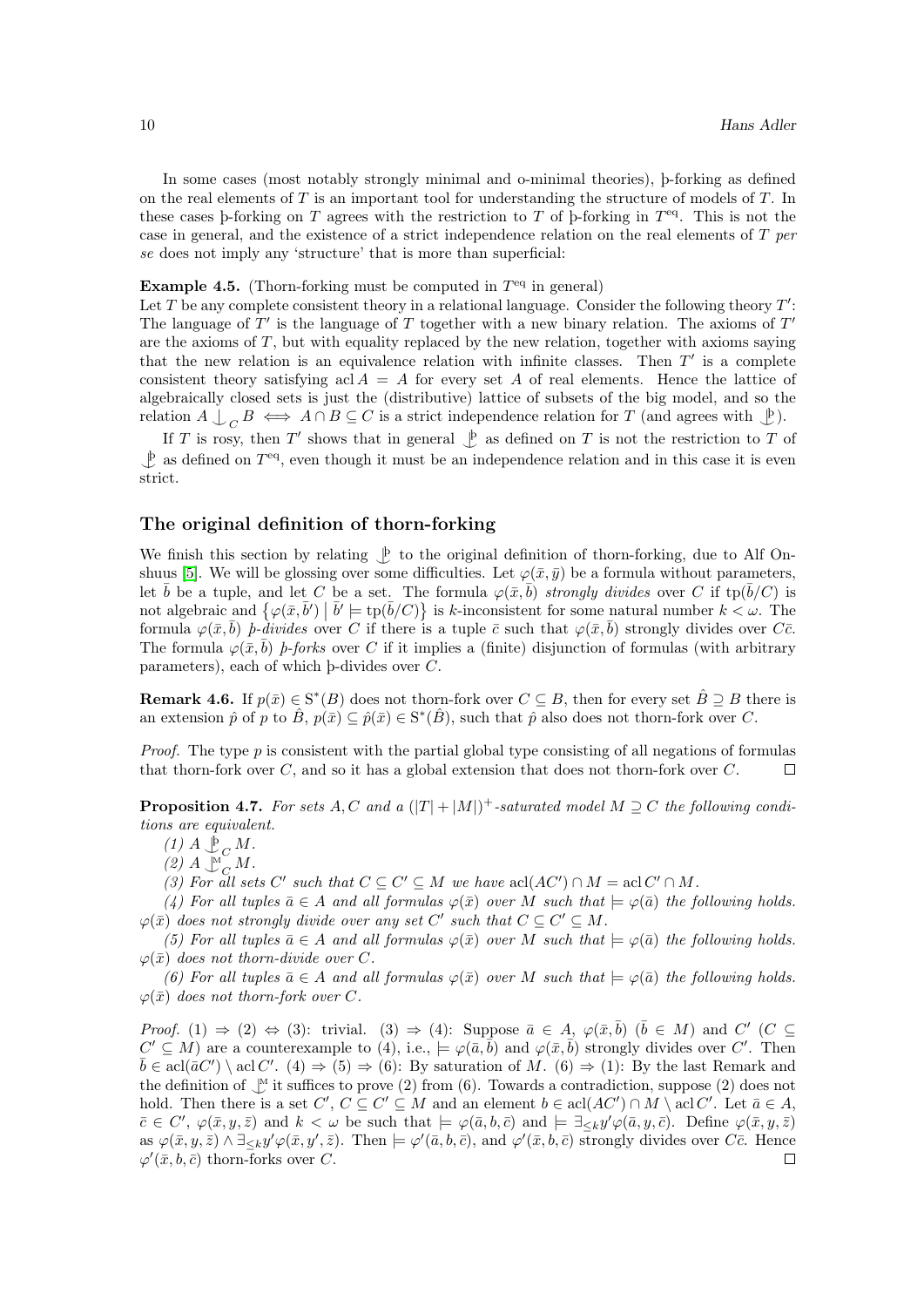**Corollary 4.8.** If we write  $A \perp C C B$  if acl( $ACB_0$ )  $\cap$  acl( $BC$ ) = acl( $CB_0$ ) for all  $B_0 \subseteq B$ , and  $A \bigcup_{C}^{\text{b-d}} B$  if for all  $\bar{a} \in A$  the type  $\text{tp}(\bar{a}/BC)$  does not thorn-fork over C, then  $\bigcup_{C}^{\text{m}} \ast = \bigcup_{C}^{\text{b-d}} \ast = \bigcup_{C}^{\text{b-d}}$ .

The following remark says that we could just as well have based our treatment of thorn-forking on  $\mathbb{L}^m$  or  $\mathbb{L}^{b-d}$ . We omit the proof because it is straightforward and we are not using this here.

**Remark 4.9.** The relations  $\mathbb{L}^m$  and  $\mathbb{L}^{p-d}$  always satisfy the first five axioms for independence relations and finite character.

## <span id="page-10-0"></span>5 Shelah's Forking and Simple Theories

The relation  $\bigcup$ <sup>d</sup> *(dividing independence)* is defined by

$$
A \underset{C}{\cup}^{d} B \iff \left( \text{ for any sequence of } C \text{-indiscernibles } (\bar{b}_i)_{i < \omega} \text{ s. t. } \bar{b}_0 \in BC: \atop \exists A' \equiv_{BC} A \text{ s. t. the sequence is } A'C \text{-indiscernible} \right).
$$

The relation  $\int$  (forking independence) is defined by  $\int$  =  $\int$ <sup>\*</sup>, i.e.:

$$
A \underset{C}{\downarrow} B \iff \Big(\text{ for all } \hat{B} \supseteq B \text{ there is } A' \underset{BC}{\equiv} A \text{ s.t. } A' \underset{C}{\downarrow} \hat{B}\Big).
$$

These definitions are equivalent to dividing and forking as they were originally defined by Saharon Shelah to study stable theories (see Remark [5.5](#page-11-1) below). Here, however, we are re-inventing the theory, so we motivate the definition of  $\mathcal{L}^d$  with the following easy remark (due to Kim and Pillay [\[13\]](#page-14-12)).

<span id="page-10-1"></span>**Remark 5.1.** If  $\int$  is any independence relation, then  $A \bigcup_{C} B$  implies  $A \bigcup_{C} B$ .

*Proof.* Suppose  $A \underset{-}{\cup} C \overline{b}$ . Let  $(\overline{b}_i)_{i<\omega}$  be a  $\bigcup$ -Morley sequence for tp $(\overline{b}/C)$ . This exists by Propo-sition [2.3,](#page-4-2) since  $\bar{b} \perp_{C} C$ . We may assume that  $\bar{b}_0 = \bar{b}$ . Since  $A \perp_{C} \bar{b}$  there is  $A' \equiv_{\bar{b}C} A$  such that the sequence  $(\bar{b}_i)_{i<\omega}$  is A'C-indiscernible. By Proposition [2.4,](#page-4-3) it now follows that  $A \bigcup_C \bar{b}$ .  $\Box$ 

Of course this remark implies that  $\mathcal{L} = \mathcal{L}$  whenever  $\mathcal{L}$  is an independence relation. But we still need  $\int$  for technical reasons.

We will call a complete first-order theory T simple if  $\bigcup_{i=1}^{n}$  is an independence relation for T. The greatest part of the following lemma can be found in Shelah's book [\[2\]](#page-14-1). Transitivity of  $\bigcup$ <sup>d</sup> in the general case is implicit in Kim's thesis [\[3\]](#page-14-2),

**Lemma 5.2.** The relation  $\int_a^d$  of dividing independence always satisfies the first five axioms for independence relations and finite character. It also satisfies anti-reflexivity.

*Proof.* Invariance and monotonicity are obvious. Base monotonicity: Suppose  $A \nightharpoonup_C^d B$  and  $C \subseteq$  $C' \subseteq B$ . Let  $(\bar{b}_i)_{i<\omega}$  be a sequence of C'-indiscernibles with  $\bar{b}_0 \in B = BC$ . Let  $\bar{c}'$  be an enumeration of C'. Then also  $\bar{b}_0\bar{c}' \in BC$ , and the sequence  $(\bar{b}_i\bar{c}')_{i\leq\omega}$  is also C-indiscernible. Hence there is  $A' \equiv_{\bar{b}_0 \bar{c}'} A$  such that  $(\bar{b}_i \bar{c}')_{i < \omega}$  is  $A'C$ -indiscernible. Thus  $(\bar{b}_i)_{i < \omega}$  is  $A'C'$ -indiscernible. Transitivity: Suppose  $D \subseteq C \subseteq B$ ,  $B \downarrow^d_C A$  and  $C \downarrow^d_D A$ . Let  $(\bar{a}_i)_{i < \omega}$  be any sequence of Dindiscernibles with  $\bar{a}_0 \in AD$ . By  $C \perp^d_D \bar{A}$  there is  $C' \equiv_{AD} C$  such that the sequence  $(\bar{a}_i)_{i \leq \omega}$  is indiscernible over C'. Choose any set B' such that  $(B', C') \equiv_{AD}(B, C)$ . Then B'  $\bigcup_{C'}^d A$  holds by invariance. Hence there is  $B'' \equiv_{AC'} B'$  such that the sequence is  $B''$ -indiscernible. And really,  $B'' \equiv_{AD} B$ . Normality: Suppose  $A \bigcup_{C}^{d} B$ . Let  $(\bar{b}_i)_{i \leq \omega}$  be a sequence of C-indiscernibles such that  $\bar{b}_0 \in BC$ . By definition there is  $A' \equiv_{BC} A$  such that the sequence is  $A'C$ -indiscernible. But then also  $A'C \equiv_{BC} AC$ . Finite character: Let  $\bar{a}$  be a possibly infinite tuple such that  $\bar{a} \not\perp^{\text{d}}_C B$ . Let  $p(\bar{x}) = \text{tp}(\bar{a}/BC)$ . Then there is a sequence  $(\bar{b}_i)_{i<\omega}$  with  $\bar{b}_0 \in BC$  such that the type extending  $p(\bar{x})$  and the theory of the big model with constants for  $BC(\bar{b}_i)_{i<\omega}$  and expressing that  $(\bar{b}_i)_{i<\omega}$  is  $\bar{a}C$ -indiscernible is inconsistent. By compactness, a finite sub-tuple  $\bar{a}_0$  of  $\bar{a}$  is sufficient for this, so  $\bar{a}_0 \nightharpoonup_{C}^{\mathsf{d}} B$ . For anti-reflexivity suppose  $a \notin \text{acl }B$ . Then there is a B-indiscernible sequence  $(a_i)_{i<\omega}$ of distinct elements, with  $a_0 = a$ . This sequence witnesses that  $a \nvert \mathcal{L}_B^d a$ .  $\Box$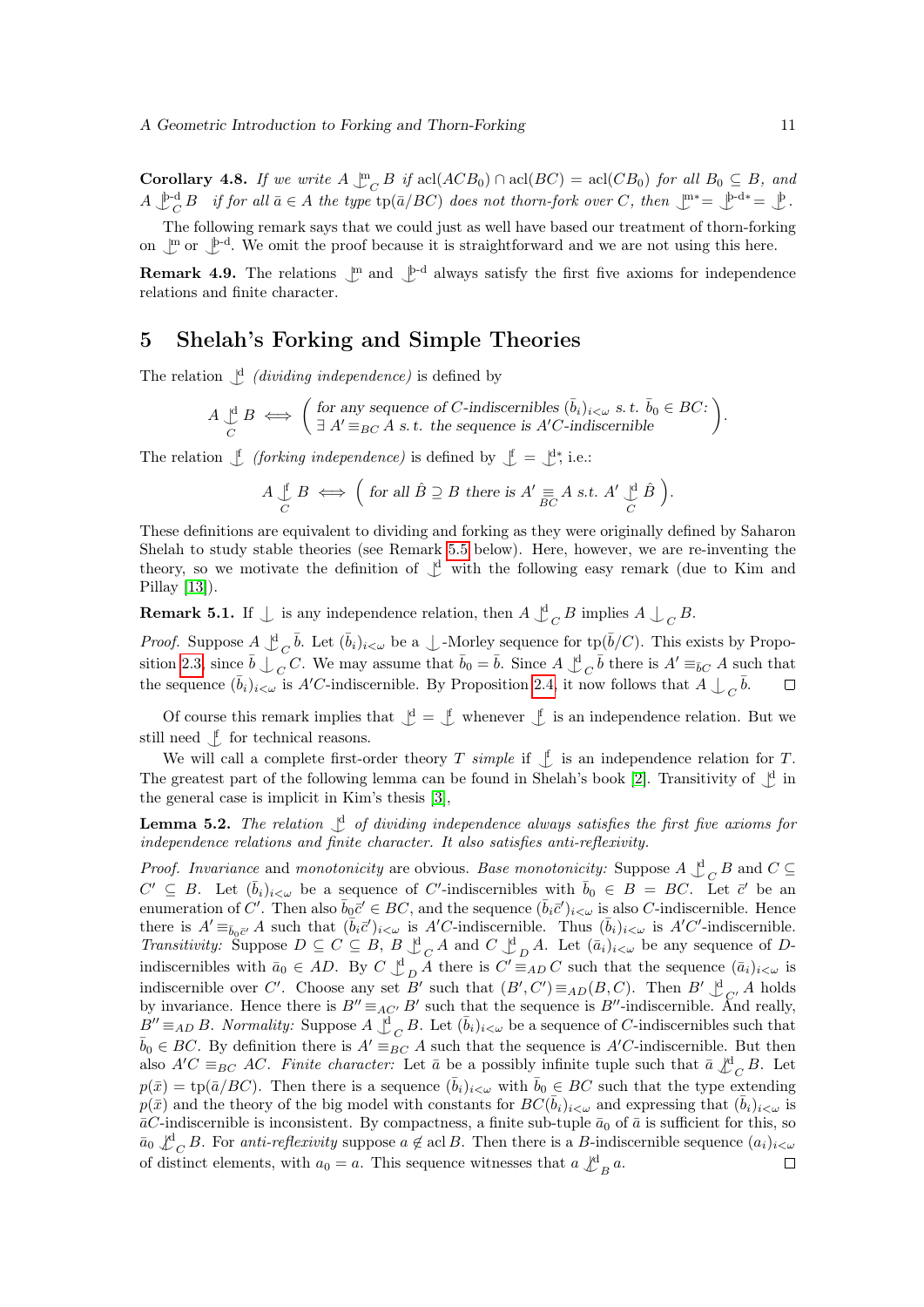**Theorem 5.3.** A theory T is simple if and only if  $\int$  has local character. If T is simple,  $\int$  =  $\int$ , and this is the strongest independence relation for T.

*Proof.* For the equivalence, just apply Theorem [3.2](#page-6-1) to  $\downarrow^d$ . Now suppose T is simple. While  $A \perp_C B$  always implies  $A \perp_C B$ , the converse is true by Remark [5.1.](#page-10-1) Hence  $\perp = \perp_C A$ . Since  $\perp$ is an independence relation and  $\int_{a}^{d}$  is stronger than every independence relation by Remark [5.1,](#page-10-1)  $\mathcal{L} = \mathcal{L}^d$  is the strongest.  $\Box$ 

By comparing Remarks [4.1](#page-8-0) and [5.1](#page-10-1) one easily sees that  $A \nightharpoonup_C B$  implies  $A \nightharpoonup_C B$ , provided that a strict independence relation exists. The following remark shows that even without this assumption a stronger statement is true:  $A \bigcup_{C}^{d} B$  always implies  $A \bigcup_{C}^{M} B$ , hence  $A \bigcup_{C}^{f} B$  always implies  $A \bigcup_C B$ .

**Remark 5.4.** (1) Every sequence of B-indiscernibles is also indiscernible over acl B.

(2)  $A \bigcup_{C}^{d} B$  implies  $\operatorname{acl}(AC) \cap B \subseteq \operatorname{acl} C$ .

(3)  $A \downarrow^d_C B$  implies  $A \downarrow^d_C$  acl(BC). So  $\downarrow^d$  always satisfies a weak variant of the extension axiom.

(4) If  $A \underset{\sim}{\downarrow^d} B$  and  $C \subseteq C' \subseteq \text{acl}(BC)$ , then  $\text{acl}(AC') \cap \text{acl}(BC) = \text{acl}(C'$ . Hence  $A \underset{\sim}{\downarrow^d} B$ implies  $A \bigcup_{C}^{M} \tilde{B}$ .

This was a quick and cheap introduction to forking in simple theories, but some things are missing. For example, we would like to know that  $T$  is simple if and only if  $T<sup>eq</sup>$  is simple. Or that simplicity is equivalent to  $\mathcal{L}$  having local character, or to not having the tree property. To get these results we need to get our hands dirty with formulas, and this is what we will do in the next episode [\[7\]](#page-14-6). As a first step in this direction, the reader might want to prove the following remark using only the results of this section.

<span id="page-11-1"></span>**Remark 5.5.** A formula  $\varphi(\bar{x}; \bar{b})$  divides over a set C if there is a finite number  $k < \omega$  and a sequence  $(\bar{b}_i)_{i\leq \omega}$  such that  $\bar{b}_i \equiv_C \bar{b}$  holds for all  $i < \omega$  and  $\{\varphi(\bar{x}; \bar{b}_i) \mid i < \omega\}$  is k-inconsistent. A formula *forks* over  $C$  if it implies a finite disjunction of formulas that divide over  $C$  [\[2\]](#page-14-1).

(1)  $\bar{a} \perp_C^d B$  iff there is a formula  $\varphi(\bar{x}; \bar{b}) \in \text{tp}(\bar{a}/BC)$  which divides over C.

(2)  $\bar{a} \perp \in C$  iff there is a formula  $\varphi(\bar{x}; \bar{b}) \in \text{tp}(\bar{a}/BC)$  which forks over C.

(3) For simple T, a formula  $\varphi(\bar{x};\bar{b})$  forks over a set C iff  $\varphi(\bar{x};\bar{b})$  divides over C.

If there is any strict independence relation for  $T<sup>eq</sup>$ , then T is rosy. If we accept the (as yet unproved) fact that  $T$  is simple if and only if  $T<sup>eq</sup>$  is simple, it follows that every simple theory is rosy. Thus if T is simple,  $\oint$  is the weakest strict independence relation on  $T<sup>eq</sup>$  while  $\oint$  is the strongest. It should be mentioned that in simple theories with elimination of hyperimaginaries we have  $\mathcal{L} = \mathcal{L}$  (by an unpublished result of Clifton Ealy), so this is the *only* strict independence relation in such a theory.

## <span id="page-11-0"></span>6 Some Relations that are Not Independence Relations

Let us call the first five axioms for independence relations and finite character the basic axioms for *independence relations* because they are satisfied by  $\bigcup_{i=1}^{d}$ ,  $\bigcup_{i=1}^{k}$ ,  $\bigcup_{i=1}^{k}$  and  $\bigcup_{i=1}^{k}$  in arbitrary theories. If we are interested in relaxing the notion of an independence relation in such a way that it becomes useful, for example, in all theories without the independence property, then it is important to know all the implications between the non-basic axioms (extension and local character) and additional properties such as full existence and symmetry. In this section we will make a first attempt in this direction, by proving the following result.

**Proposition 6.1.** We consider relations  $\int$  that satisfy the basic axioms for independence relations (i. e. invariance, monotonicity, base monotonicity, transitivity, normality, and finite character).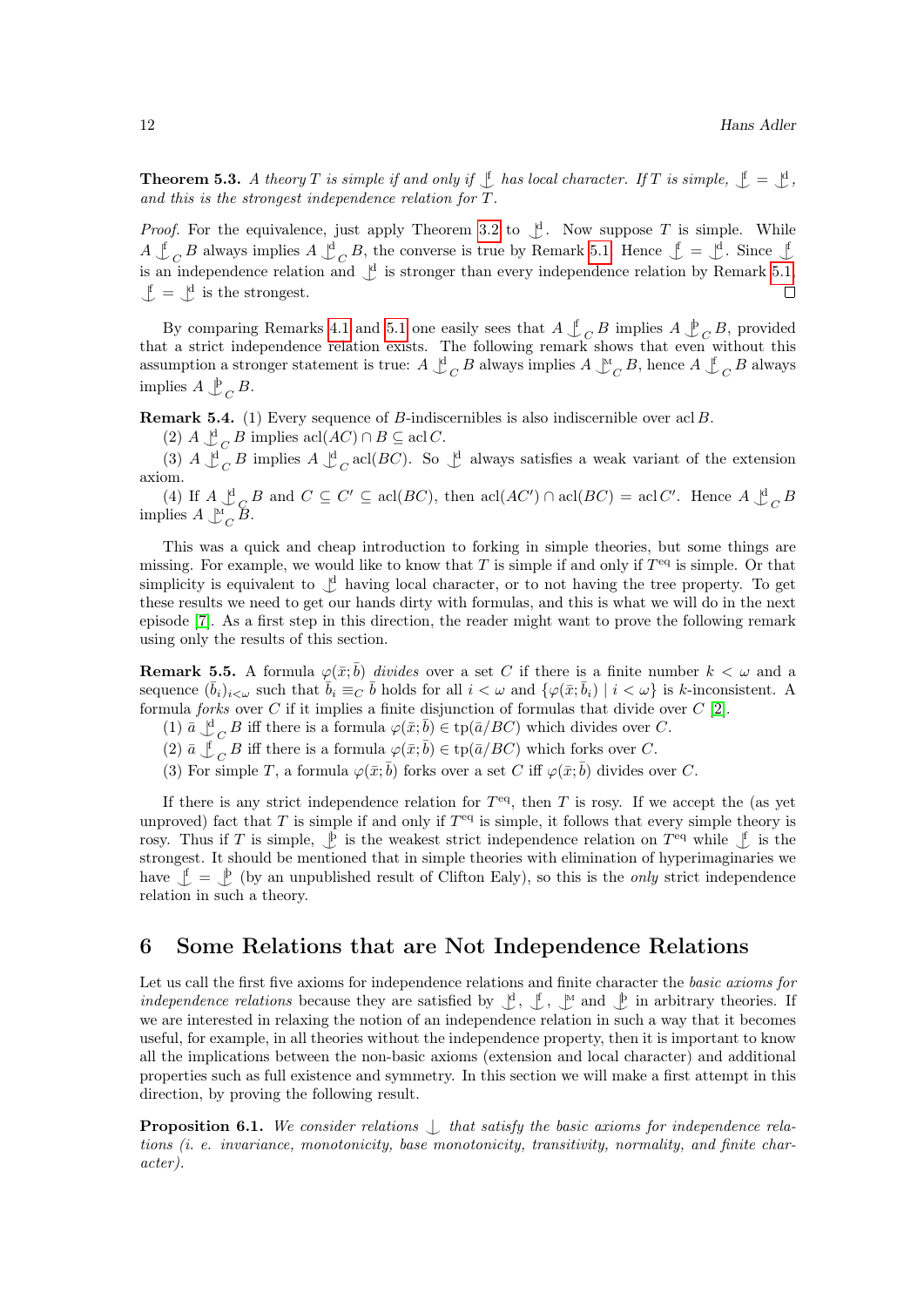

Figure 2: Classification of relations satisfying the basic axioms of independence relations, according to which of four remaining properties hold. For five nodes of this lattice diagram there is an example in Section [6.](#page-11-0) These can be used to assemble examples for the lower nodes.

(1) If  $\parallel$  satisfies extension and local character, then  $\parallel$  also satisfies symmetry and full existence.

(2) If  $\Box$  satisfies symmetry and full existence, then  $\Box$  also satisfies extension.

No other relations between extension, local character, symmetry and full existence hold in general. More precisely, there are examples of complete theories with relations  $\Box$  satisfying the basic axioms which show that:

- (3)  $\Box$  may satisfy extension and symmetry, but neither full existence nor local character.
- $(4)$   $\langle$  may satisfy extension and full existence, but neither symmetry nor local character.
- $(5)$ , may satisfy symmetry and local character, but neither extension nor full existence.
- (6)  $\Box$  may satisfy full existence and local character, but neither extension nor symmetry.
- $(7)$   $\langle$  may satisfy symmetry and full existence, but not local character.

Proof. (1) and (2) are by Remark [1.2](#page-1-1) and Theorem [2.5.](#page-5-1) The rest is shown by the series of examples below. (3) Example [6.2.](#page-12-0) (4) Example [6.3.](#page-12-1) (5) Example [6.4.](#page-13-0) (6) Example [6.5.](#page-13-1) (7) Example [6.6.](#page-13-2)

#### <span id="page-12-0"></span>Example 6.2. (no local character, no full existence)

The empty ternary relation satisfies all axioms for strict independence relations except local character. It also satisfies symmetry, but not full existence.

#### <span id="page-12-1"></span>Example 6.3. (no local character, no symmetry)

We will extend the theories  $T_0$  and T from Example [2.6.](#page-5-2) First we describe the signature of the respective extensions  $T_0^*$  and  $T^*$ : It has the sorts P ('points') and E ('equivalence relations') as well as a new sort  $\Gamma$  ('equivalence classes'). The functions and relations of  $T_0^*$  consist of the relation  $p \sim_e q$  (for  $p, q \in P$  and  $e \in E$ ), a new relation written (slightly abusing notation) as  $p/e = c$  for  $p \in P$ ,  $e \in E$  and  $c \in \Gamma$ , and a function  $\epsilon : \Gamma \to E$ .

The axioms of  $T_0^*$  include those of  $T_0$ , i.e.,  $\sim_e$  is an equivalence relation for every  $e \in E$ . They also say that  $\exists_{\leq 1} c(p/e = c)$ , so it makes sense to regard  $p/e$  as a partial function  $P \times E \to \Gamma$ which we will use informally in the following. The other axioms say  $\epsilon(p/e) = e$  (if  $p/e$  exists) and  $p \sim_e q \leftrightarrow p/e = q/e$  (also if  $p/e$  exists).

Clearly every model of  $T_0$  is also a model of  $T_0^*$ , and if we restrict a model of  $T_0^*$  to the sorts P and E we get a model of  $T_0$ . By the same arguments as for  $T_0$  we can find an  $\omega$ -categorical theory  $T^*$  with elimination of quantifiers which is the Fraïssé limit of the finite models of  $T_0^*$ . So  $T^*$  extends both  $T$  and  $T_0^*$ .

For any subset A of the big model of  $T^*$  we write  $P(A) = A \cap P$ ,  $E(A) = (A \cap E) \cup \epsilon(A \cap \Gamma)$ and  $\Gamma(A) = (A \cap \Gamma) \cup \{p/e \mid p \in P(A), e \in E(A)\}\$ . It is not hard to check that acl  $A = \text{dcl } A =$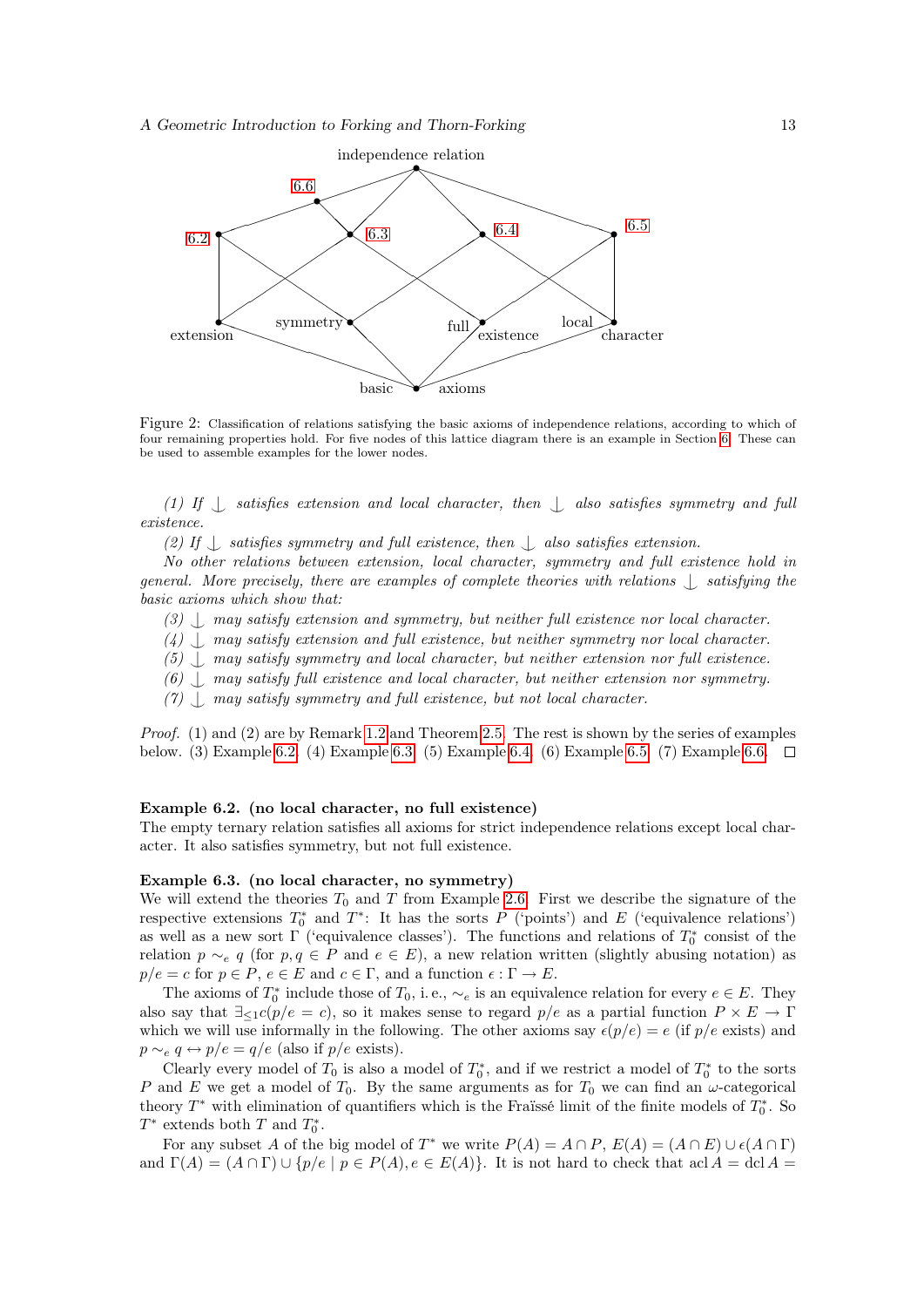$P(A) \cup E(A) \cup \Gamma(A)$ . It easily follows that

$$
A \underset{C}{\downarrow^{\mathsf{M}}} B \iff \begin{pmatrix} P(A) \cap P(B) \subseteq P(C) \text{ and} \\ E(A) \cap E(B) \subseteq E(C) \text{ and} \\ A/e \cap B/e \subseteq C/e \text{ for all } e \in E(BC) \end{pmatrix},
$$

where  $A/e$  is defined as  $P(A)/e\cup(\Gamma(A)\cap P/e)$ . Using this, it is not hard to check that  $A \downarrow^M_C B \implies$  $A \bigcup_{C}^{b} B$  and that  $A \bigcup_{C}^{M} B \implies A \bigcup_{C}^{d} B$ , from which it easily follows that  $\bigcup_{M}^{\infty} = \bigcup_{C}^{\infty} = \bigcup_{A}^{\infty}$ . Hence  $\oint$  satisfies all axioms for strict independence relations except local character (which would imply that there is a strict independence relation for  $T^*$ ). It also satisfies full existence, though not symmetry.

#### <span id="page-13-0"></span>Example 6.4. (no extension, no full existence)

Let  $T$  be the theory of an infinite set. Define  $\bigcup$  as follows:

$$
A \underset{C}{\cup} B \iff \left( |C| \ge \aleph_0 \text{ and } A \cap B \subseteq C \right) \text{ or } A \subseteq C \text{ or } B \subseteq C.
$$

This relation satisfies all axioms for strict independence relations except extension. It also satisfies symmetry, but not full existence. Note that even though  $\int$  has local character,  $\int^*$  does not.

#### <span id="page-13-1"></span>Example 6.5. (no extension, no symmetry)

Consider the theory from Examples [1.4](#page-2-1) and [4.4.](#page-8-2) By Lemma [4.2](#page-8-3) the relation  $\bigcup_{M}^M$  satisfies the axioms of strict independence relations except extension and local character.  $\mathcal{L}^M$  also satisfies local character and full existence because  $\mathcal{L}$  does. We have already seen that  $\mathcal{L}$  does not satisfy extension.

 $\mathcal{M}$  is not symmetric either: Suppose b lies between a and c. Then a  $\mathcal{N}$ bc as we have just seen. But it is easy to see that  $bc \bigcup a$ .

## <span id="page-13-2"></span>Example 6.6. (no local character)

Consider the theory of the random graph (the Fraïssé limit of the finite undirected graphs) with the following relation:

$$
A \underset{C}{\cup} B \iff A \cap B \subseteq C \text{ and there is no edge from } A \setminus C \text{ to } B \setminus C.
$$

The relation  $\bigcup$  satisfies all axioms for strict independence relations except local character. It also satisfies full existence and symmetry.

In fact, for relations  $\langle \cdot \rangle$  which satisfy invariance and monotonicity the only implications between the remaining axioms are those given by Remark [1.2](#page-1-1) and Theorem [2.5](#page-5-1) [\[1\]](#page-14-0). Of course, for some specific relations  $\bigcup$  more can be said. For example, Byunghan Kim has shown that T is simple iff  $\[\n\bigcup_{i=1}^{\infty}$  (or  $\bigcup_{i=1}^{\infty}$ ) is symmetric, iff  $\bigcup_{i=1}^{\infty}$  (or  $\bigcup_{i=1}^{\infty}$ ) satisfies the transitivity axiom on the right hand side [\[18\]](#page-14-17).

## Acknowledgments

I thank Enrique Casanovas, Nina Frohn, Immanuel Halupczok, Markus Junker, Herwig Nübling, Anand Pillay, Jan-Christoph Puchta, Frank O. Wagner, Mark Weyer and Martin Ziegler for comments and discussions that helped me improve my thesis and this paper. I prepared the final version while I was a guest at the Institut de Matemática de la Universitat de Barcelona and supported by the European Commission's Research Training Network MRTN-CT-2004-512234 (MODNET).

Preprint of an article submitted for consideration in Journal of Mathematical Logic, © 2007 World Scientific Publishing Company & Singapore University Press, [http://www.worldscinet.com/jml/jml.shtml.](http://www.worldscinet.com/jml/jml.shtml)